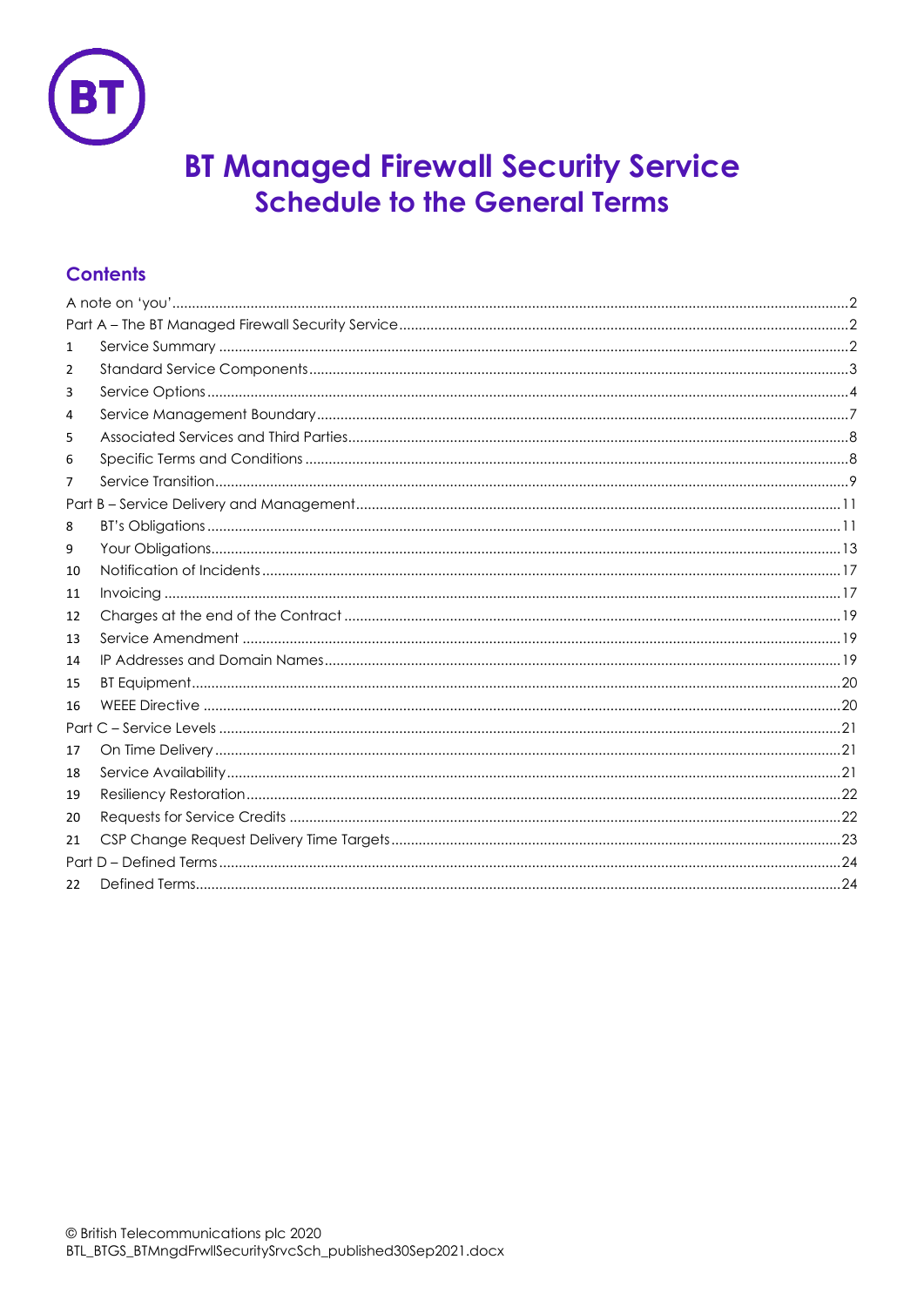

#### <span id="page-1-0"></span>**A note on 'you'**

'You' and 'your' mean the Customer.

Phrases that refer to 'either', 'neither', 'each of us', 'both of us' 'we each' or 'we both' mean one or both BT and the Customer, whichever makes sense in the context of the sentence.

## <span id="page-1-1"></span>**Part A – The BT Managed Firewall Security Service**

## <span id="page-1-2"></span>**1 Service Summary**

- <span id="page-1-3"></span>1.1 BT will provide you with a service that controls inbound Internet traffic according to controlled exceptions, manages Users' outbound Internet access according to pre-defined policy and scans Internet traffic to block malware comprising:
	- 1.1.1 the Standard Service Components; and
	- 1.1.2 any of the Service Options that are selected by you as set out in any applicable Order,

up to the point of the Service Management Boundary as set out in Paragraph [4](#page-6-0) (the "**BT Managed Firewall Security Service**").

- 1.2 Where you select BT Managed Firewall Security Service under the Managed Service from BT:
	- 1.2.1 Paragraph [12](#page-18-0) of this Schedule will not apply and in such case Paragraph 11 of the Managed Service from BT Schedule to the General Terms will apply;
	- 1.2.2 Part C of this Schedule will not apply and in such case Part C of the Managed Service from BT Schedule to the General Terms will apply.
- 1.3 Where you select BT Managed Firewall Security Service under a Managed Service:
	- 1.3.1 Paragraph [12](#page-18-0) of this Schedule will not apply and in such case Paragraph 4.7 of the Managed Service Schedule to the General Terms will apply.
- 1.4 Where you select the BT Managed Firewall Security Service under the BT Managed Security Service:
	- 1.4.1 The following delivery models as set out in Paragraphs [2.1.3](#page-2-1) and [2.1.4](#page-3-1) will not apply:
		- (a) BT Takeover;
		- (b) Customer Owned; and
		- (c) Service Wrap Only;
		- 1.4.2 Paragraphs [2.2](#page-3-2) and [8.1.7](#page-10-2) of this Schedule will not apply and in such case Paragraphs 3 and 4 of the BT Managed Security Service Schedule to the General Terms will apply;
		- 1.4.3 Paragraph[s 2.3](#page-3-3) an[d 10](#page-16-0) of this Schedule will not apply and in such case Paragraph 5.2 of the BT Managed Security Service Schedule to the General Terms will apply;
		- 1.4.4 Paragrap[h 2.4](#page-3-4) of this Schedule will not apply and in such case Paragraph 5.7 of the BT Managed Security Service Schedule to the General Terms will apply;
		- 1.4.5 Paragrap[h 3.1.6\(c\)](#page-5-0) of this Schedule will only be available at the Premium Graded Service Tier (as defined in the BT Managed Security Service Schedule to the General Terms);
		- 1.4.6 Paragraph [3.1.13](#page-6-1) of this Schedule will not apply and in such case Paragraph 3.1.6 of the BT Managed Security Service Schedule to the General Terms will apply;
		- 1.4.7 Paragraph [3.1.14](#page-6-2) of this Schedule will not apply and in such case Paragraph 6.2 of the BT Managed Security Service Schedule to the General Terms will apply;
		- 1.4.8 Paragrap[h 6.1](#page-7-2) of this Schedule will not apply and in such case Paragraph 9.2 of the BT Managed Security Service Schedule to the General Terms will apply;
		- 1.4.9 Paragraph [6.2](#page-7-3) and the definition of Minimum Period of Service in Part D of this Schedule will not apply and in such case Paragraph 9.1 and the definition of Minimum Period of Service set out in Part D of the BT Managed Security Service Schedule to the General Terms will apply;
		- 1.4.10 Paragrap[h 6.4](#page-8-1) of this Schedule will not apply and in such case Paragraph 6.3 of the BT Managed Security Service Schedule to the General Terms will apply;
		- 1.4.11 Paragrap[h 7](#page-8-0) of this Schedule will not apply;
		- 1.4.12 Paragraph [8.1.5](#page-10-3) of this Schedule will not apply and Paragraphs 3, 5.6 and 10.2 of the BT Managed Security Service Schedule to the General Terms will apply;
		- 1.4.13 Paragraph [8.2](#page-10-4) of this Schedule will not apply and in such case Paragraph 10.2 of the BT Managed Security Service Schedule to the General Terms will apply;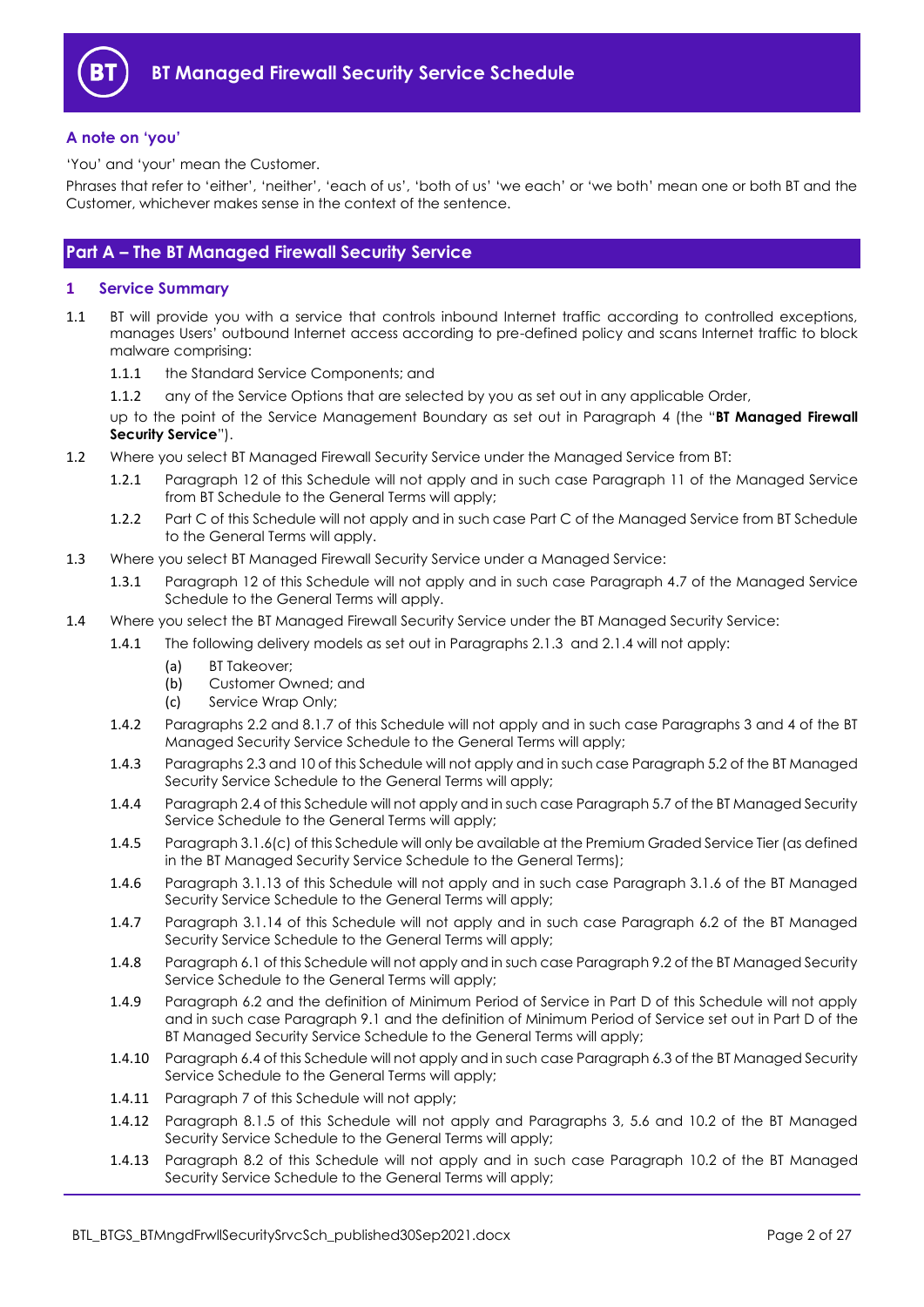

- 1.4.14 Paragraph [8.3.1](#page-11-0) of this Schedule will not apply and in such case Paragraph 6.3 of the BT Managed Security Service Schedule to the General Terms will apply;
- 1.4.15 Paragraph [8.3.6](#page-11-1) of this Schedule will not apply and in such case Paragraph 5.6 of the BT Managed Security Service Schedule to the General Terms will apply;
- 1.4.16 Paragraphs [8.3.10](#page-11-2) and [9.1.8](#page-12-1) of this Schedule will not apply and in such case Paragraphs 3.1.3, 3.1.4, 3.1.5, 3.1.6, and 3.2.2 of the BT Managed Security Service Schedule to the General Terms will apply;
- 1.4.17 Paragraph [8.3.11](#page-11-3) of this Schedule will not apply and in such case Paragraph 5.3 of the BT Managed Security Service Schedule to the General Terms will apply;
- 1.4.18 Paragraphs [8.3.13](#page-12-2) to [8.3.15](#page-12-3) of this Schedule will not apply and in such case Paragraph 6.2 of the BT Managed Security Service Schedule to the General Terms will apply;
- 1.4.19 Paragraphs [9.1.23](#page-14-0) to [9.1.25](#page-14-1) of this Schedule will not apply and in such case Paragraph 6.2 of the BT Managed Security Service Schedule to the General Terms will apply;
- 1.4.20 Paragraph [9.2](#page-14-2) of this Schedule will not apply and in such case Paragraph 11.2 of the BT Managed Security Service Schedule to the General Terms will apply;
- 1.4.21 Paragrap[h 10](#page-16-0) of this Schedule will not apply and in such case Paragraph 5.2 of the BT Managed Security Service Schedule to the General Terms will apply;
- 1.4.22 Paragrap[h 11](#page-16-1) of this Schedule will not apply and in such case Paragraph 9.4 of the BT Managed Security Service Schedule to the General Terms will apply;
- 1.4.23 Paragrap[h 12](#page-18-0) of this Schedule will not apply and in such case Paragraph 9.5 of the BT Managed Security Service Schedule to the General Terms will apply;
- 1.4.24 Paragrap[h 17](#page-20-1) of this Schedule will not apply and in such case Paragraph 13 of the BT Managed Security Service Schedule to the General Terms will apply;
- 1.4.25 Paragrap[h 21](#page-22-0) of this Schedule will not apply and in such case Paragraph 14 of the BT Managed Security Service Schedule to the General Terms will apply; and
- 1.4.26 any Service Credits due to you under this Schedule will be calculated on the Recurring Charges before any discount has been applied.

## <span id="page-2-0"></span>**2 Standard Service Components**

BT will provide you with all of the following standard service components ("**Standard Service Components**") in accordance with the details set out in any applicable Order:

#### 2.1 **Security Appliances**

- 2.1.1 You may choose from a range of Security Appliances or BT may recommend a Security Appliance as part of the overall design of the BT Managed Firewall Security Service.
- <span id="page-2-2"></span>2.1.2 You may request to use Customer Equipment for the BT Managed Firewall Security Service and BT may agree to such a request, subject to an assessment by BT that the Customer Equipment is suitable for use with the BT Managed Firewall Security Service. This assessment will be carried out once you have provided the required information as set out in Paragraph [7.1.1](#page-9-0) and BT will provide written confirmation that BT is able to support the Customer Equipment.
- <span id="page-2-6"></span><span id="page-2-5"></span><span id="page-2-4"></span><span id="page-2-3"></span><span id="page-2-1"></span>2.1.3 You will select one of the following BT Managed Firewall Security Service delivery models:
	- (a) BT will provide, install and commission any BT Equipment, including any hardware and Software, licensing and support agreements for the Security Appliance and will arrange for any on-Site support and remote service management ("**BT Owned**");
	- (b) you will provide the Customer Equipment to BT's specification. BT will provide the BT Equipment and arrange applicable licensing and support agreements as set out in the table at Paragraph [2.1.4](#page-3-1) and will renew those agreements when required. BT will install and commission that BT Equipment and Customer Equipment, and will provide on-Site support and remote service management. If there is a fault in the Customer Equipment, BT will raise the necessary support requests on your behalf. You will retain ownership of all Customer Equipment ("**Customer Owned**");
	- (c) subject to Paragraph [2.1.2,](#page-2-2) BT will remotely manage existing Customer Equipment. BT will arrange applicable licensing and support agreements and will renew those agreements when required. If there is a fault in the Customer Equipment, BT will raise the necessary support requests on your behalf. You will retain ownership of the Customer Equipment ("**BT Takeover**"); or
	- (d) you will provide and install any Customer Equipment, including hardware, software and applicable licensing and support agreements. BT will commission the Customer Equipment and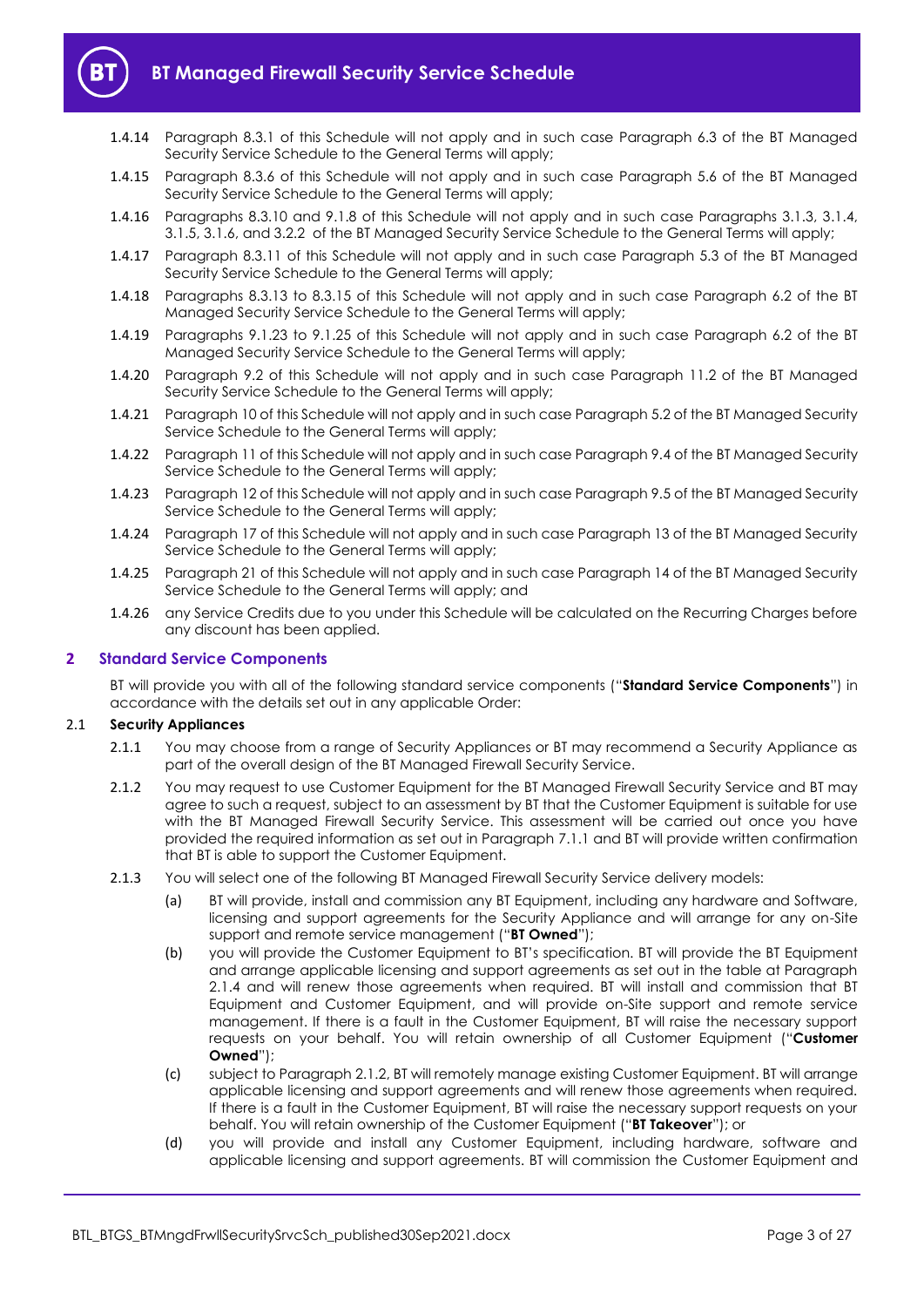provide remote service management and notify you of any failure in the Customer Equipment that BT detects. You will retain ownership of all Customer Equipment ("**Service Wrap Only**").

2.1.4 The table below sets out the responsibilities of both of us for the supply and management of Security Appliances, unless otherwise specified in the Order Form:

<span id="page-3-1"></span>

| <b>Description</b>                                                                               | <b>BT Owned</b> | <b>Customer Owned</b> | <b>BT Takeover</b>                                   | <b>Service Wrap Only</b> |
|--------------------------------------------------------------------------------------------------|-----------------|-----------------------|------------------------------------------------------|--------------------------|
| <b>Security Appliance</b>                                                                        | BT (new)        | Customer (new)        | Customer (pre-existing)                              | Customer (new)           |
| Other equipment (including BT<br>Equipment), including Out of Band<br><b>Access and switches</b> | BT (new)        | BT (new)              | BT (new) or Customer (pre-<br>existing) as specified | Customer (new)           |
| Installation                                                                                     | ΒI              | <b>BT</b>             | Customer (pre-existing)                              | Customer                 |
| Commissioning                                                                                    | BT              | BT                    | Customer (pre-existing)                              | ΒT                       |
| Support agreements, software and<br>licensing                                                    | B1              | ВT                    | ΒT                                                   | Customer                 |

#### <span id="page-3-2"></span>2.2 **Project Managed Installation**

BT's project manager will coordinate the BT Managed Firewall Security Service installation and commissioning, in accordance with the BT Managed Firewall Security Service delivery model you choose, liaising with you, installers and equipment suppliers as appropriate, depending on whether BT Equipment or Customer Equipment is being used. All project management activity will be administered remotely and the named representative will not visit your Site.

#### <span id="page-3-3"></span>2.3 **Incident Management**

BT will provide a 24x7x365 Service Desk to respond to Incidents, in accordance with Paragrap[h 10.](#page-16-0)

#### <span id="page-3-4"></span>2.4 **Service Performance Reports**

BT will provide near real-time or historic reports for key BT Managed Firewall Security Service performance metrics, and for security-related events. This may be either via a Customer Portal, or a reporting application provided by BT and installed on a server owned by you.

## **3 Service Options**

<span id="page-3-7"></span>3.1 BT will provide you with any of the following options ("**Service Options**") as set out in any applicable Order and in accordance with the details as set out in that Order:

#### 3.1.1 **VPNs:**

- <span id="page-3-0"></span>(a) BT will set up and configure the following types of VPN in accordance with BT's prevailing technical standards:
	- (i) remote access IP Sec/SSL VPNs, for remote Users to gain secure access to your internal network. BT will implement your rules to authenticate against your authentication server. You are responsible for providing and managing your own end-user VPN software;
	- (ii) Site to Site IP Sec VPNs between two Security Appliances which are both owned by you and managed by BT; and
	- (iii) third party (extranet) IP Sec VPNs, for creating a site-to-site VPN between your Security Appliance managed by BT, and a Security Appliance owned or manged by you or a third party. BT will only deliver VPNs to Security Appliances managed by a third party after the Service Start Date.
- (b) Where a digital certificate is required for remote VPN set up, either BT will provide, or you will provide to BT, as set out in the Order, an up-to-date digital certificate that will be installed on the Security Appliance.
- (c) Where you provide the digital certificate, BT will install it within seven days of receipt from you.
- <span id="page-3-5"></span>(d) BT will notify you of the date of expiry of the digital certificate three months prior to the date of expiry. You will advise BT, in writing, within one month of the date of BT's notification whether or not you want to renew your digital certificate.
- <span id="page-3-6"></span>(e) If you want to renew your digital certificate and it is your responsibility as set out in the Order to provide BT with the digital certificate, you will provide the new digital certificate to BT at least seven days prior to the expiry of the original digital certificate.
- (f) BT will not be liable for issues caused by expired digital certificates if:
	- (i) you do not confirm to BT that you want to renew your digital certificate in accordance with Paragrap[h 3.1.1\(d\);](#page-3-5) or
	- (ii) you do not provide BT with an up-to-date digital certificate in accordance with Paragraph [3.1.1\(e\).](#page-3-6)

#### 3.1.2 **De Militarized Zones (DMZs):**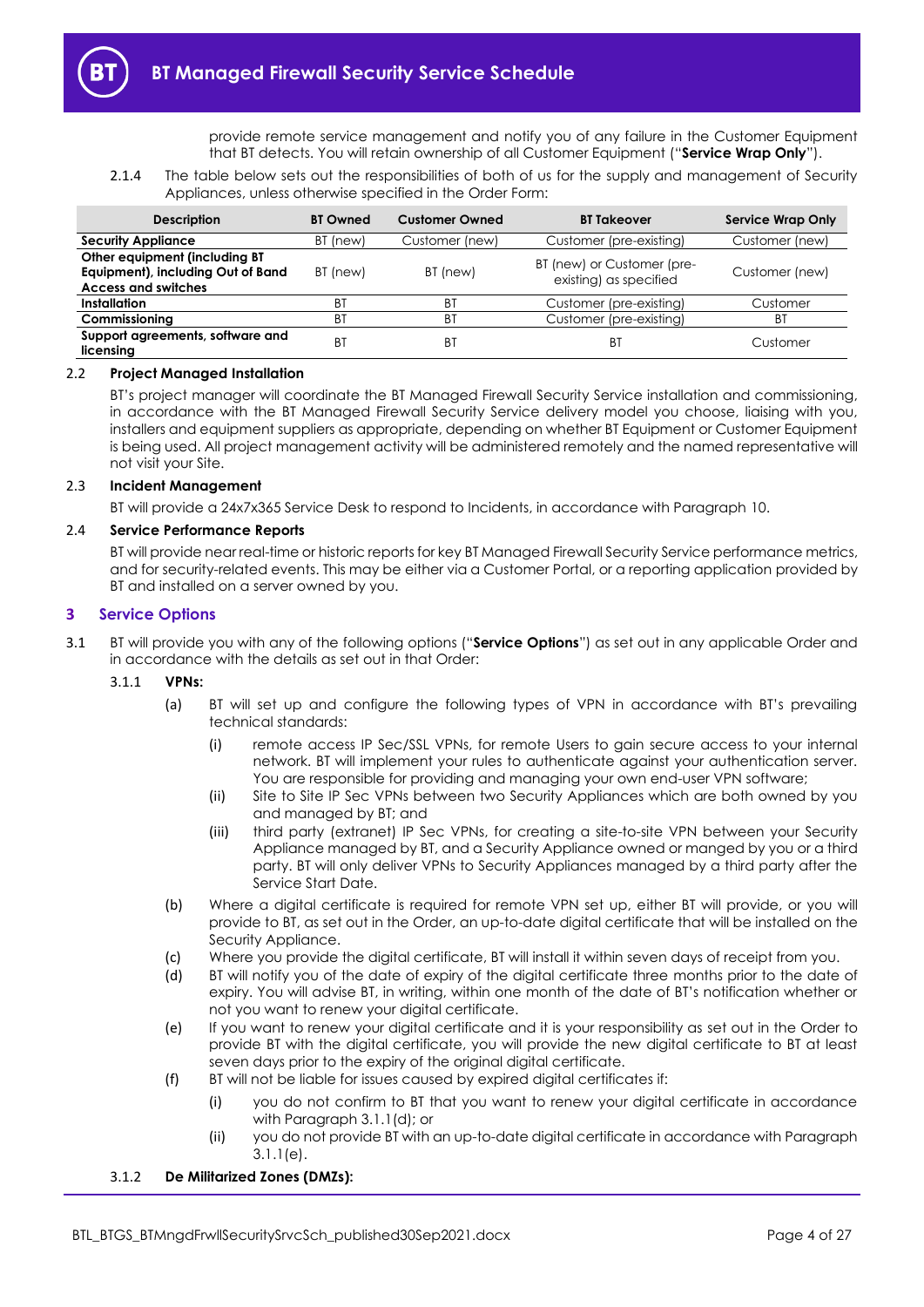

- (a) BT will provide additional LAN segment interfaces on the Security Appliance, or on an adjacent network switch, according to your requirements.
- (b) This is subject to there being sufficient physical ports available and additional Charges will apply if additional hardware is required to provide the interface.

## <span id="page-4-0"></span>3.1.3 **Firewall Intrusion Detection and Prevention Service ("IPS"):**

- (a) BT will:
	- (i) monitor traffic passing through your Security Appliance for attacks, in accordance with the applicable intrusion signature files;
	- (ii) implement this Service Option with a default configuration setting, as defined by the supplier of the Software used to deliver the IPS. BT will also maintain a subscription to the necessary signature updates, and arrange for these to be applied following issue by the supplier; and
	- (iii) not be responsible for evaluating these signatures beforehand.
- (b) BT will advise you how the IPS that you have selected operates with regard to alerting or IPS specific reporting.
- (c) If BT agrees a request from you to alter the parameters for applying new signatures in "**block**" mode, to give a greater or lower sensitivity to attacks, you accept responsibility for the Increased risk of false positives (blocks to legitimate traffic) or the increased risk of attacks being missed.
- (d) If the SSL/TLS Inspection Service Option is selected, BT will be able to scan SSL Encrypted Traffic in the same way that non-encrypted traffic can be scanned, provided your CSP permits such scanning.

## 3.1.4 **Firewall URL Filtering and Application Control:**

- (a) BT will:
	- (i) block access to those Internet sites that you ask BT to, in accordance with your CSP. Internet sites are arranged into groups which are regularly updated. You may choose to block or restrict access to any or all groups;
	- (ii) send an appropriate message to a User attempting to access a blocked or restricted site to advise either:
		- i. that the User request has been blocked; or
		- ii. that the User will first confirm acceptance of your acceptable use policy (or similar warning). Upon acceptance, the page will be delivered;
	- (iii) implement the necessary alterations via the standard configuration management process in the event of any change in your CSP; and
	- (iv) if the SSL/TLS Inspection Service Option is selected, be able to scan SSL Encrypted Traffic in the same way that non-encrypted traffic can be scanned, provided your CSP permits such scanning.
- (b) This Service Option does not include reporting as standard. Reporting may be available in accordance with Paragrap[h 3.1.8.](#page-5-1)

#### 3.1.5 **Firewall Anti-Virus:**

- (a) BT will:
	- (i) check web browser (http) traffic for known malware;
	- (ii) inspect requests from Users for an executable file from a site on the Internet, against the current antivirus definition file. If no virus is detected, the file will be passed to the User. If a virus is detected the file will be blocked and deleted; and
	- (iii) keep antivirus definition files up to date by regular downloads direct from the antivirus service.
- (b) Provision of this Service Option is subject to a maximum file size and compressed archive limits, depending on the Security Appliance selected.
- (c) If the SSL/TLS Inspection Service Option is selected, BT will be able to scan SSL Encrypted Traffic in the same way that non-encrypted traffic can be scanned, provided your CSP permits such scanning.
- (d) This Service Option does not include reporting as standard. Reporting may be available in accordance with Paragrap[h 3.1.8.](#page-5-1)

#### 3.1.6 **Firewall Anti-Bot Service:**

(a) BT will check and block outbound traffic for communication with known "**command and control**" servers used by owners of malicious software.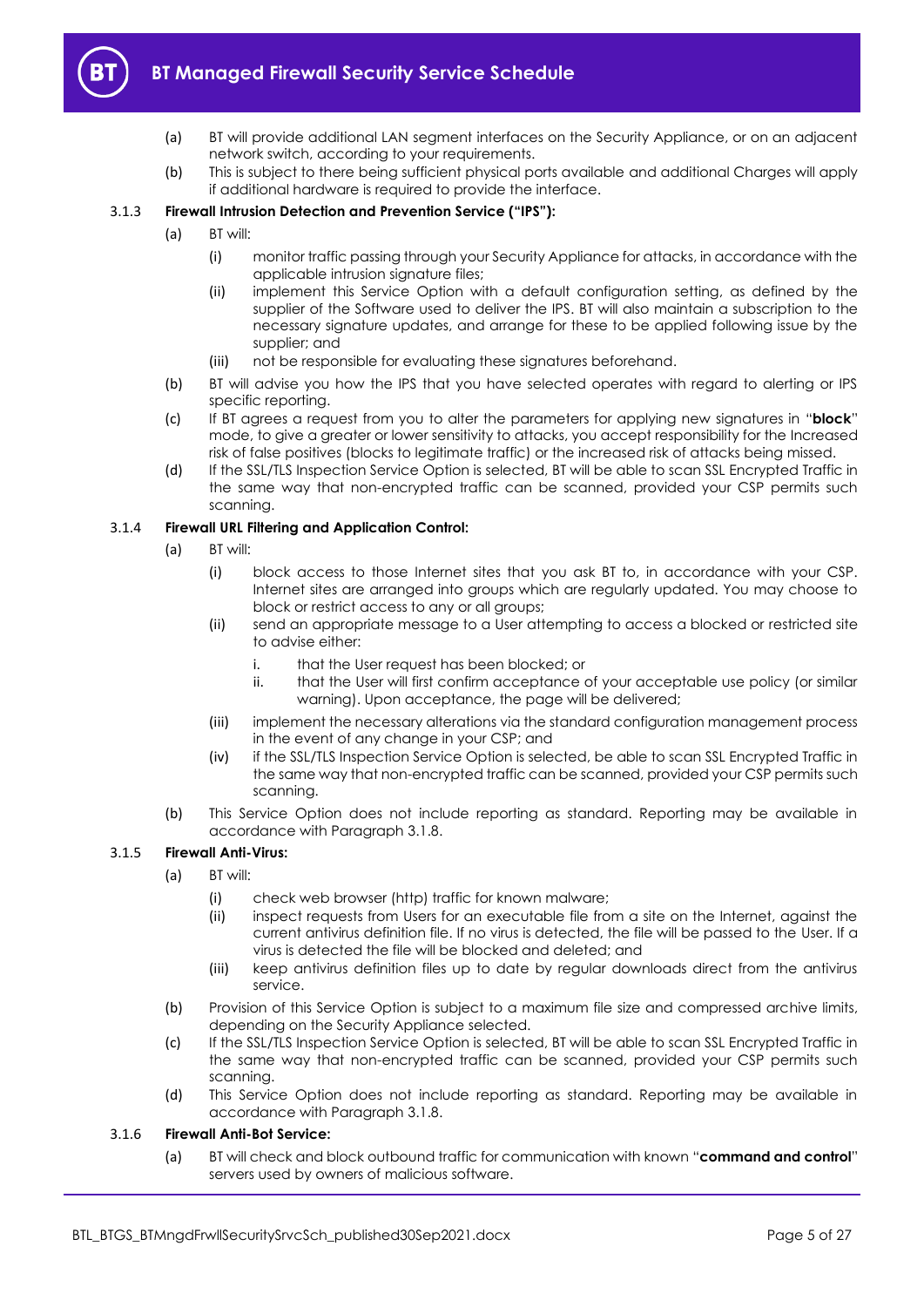

- (b) If the SSL/TLS Inspection Service Option is selected, BT will be able to scan SSL Encrypted Traffic in the same way that non-encrypted traffic can be scanned, provided your CSP permits such scanning.
- <span id="page-5-0"></span>(c) This Service Option does not include reporting as standard. Reporting may be available as an option depending on the Security Appliance being used.

## 3.1.7 **Threat Emulation Service:**

- (a) BT will encrypt suspected malicious files and send them to the vendor's cloud-based infrastructure where they will be decrypted and analysed for malware by reviewing its behaviour in a virtual environment (sandbox).
- (b) Depending on the Security Appliance you select, you may be able to choose whether to hold the file whilst it is being analysed (to provide increased security) or to release it and analyse it in the background (for improved User response). Background processing may lead to malicious files being permitted until signature updates are subsequently generated and applied to your Security Appliances.
- (c) If a file has been deemed malicious, its characteristics will be added to the vendor's anti-virus signature list.
- (d) BT will determine the country in which this inspection and analysis occurs.
- (e) If you require the BT Managed Firewall Security Service to protect against malware contained within SMTP (email) attachments, you will arrange for your DNS mail exchange records to be redirected to the Security Appliance so that email is delivered to that Security Appliance. BT will configure the Security Appliance to deliver email to your email server.
- (f) If the SSL/TLS Inspection Service Option is selected, BT will be able to scan SSL Encrypted Traffic in the same way that non-encrypted traffic can be scanned, provided your CSP permits such scanning.
- (g) Submission and processing of your data via the Threat Emulation Service will be at your sole discretion and at your own risk. Other than BT's obligations in Clause 14 of the General Terms, BT assumes no responsibility or liability for the receipt and processing of such data.

## <span id="page-5-1"></span>3.1.8 **Security Event Reporting:**

- (a) BT will:
	- (i) provide reporting facilities, either on-line or on a server hosted on your Site, which allows analysis of security-related events; and
	- (ii) not pro-actively view your reports and events for security incidents.
- (b) If this Service Option is delivered via a shared reporting platform, BT will configure the platform such that you are only provided with access to your reports. This may mean that some of the platform's functionality is restricted to preserve the confidentiality of all customers using that platform.
- (c) The period over which data can be analysed is dependent on the capacity of the Security Appliances or the space allocated on the reporting platform.
- (d) If the SSL/TLS Inspection Service Option is selected, BT will be able to scan SSL Encrypted Traffic in the same way that non-encrypted traffic can be scanned, provided your CSP permits such scanning.

#### <span id="page-5-2"></span>3.1.9 **SSL/TLS Inspection**

- (a) BT will intercept and decrypt SSL Encrypted Traffic in order to carry out inspection in accordance with the CSP. Once the traffic has been inspected, it will be re-encrypted and relayed to its original destination (if permitted by the CSP).
- (b) BT will not intercept and decrypt SSL Encrypted Traffic for every category of web content due to a high possibility of issues with associated applications with certain websites e.g. some websites may not permit decryption.

#### 3.1.10 **Identity Awareness / User groups:**

- (a) BT will configure the features of the Security Appliance that support the Identity Awareness/User groups Service Option to apply certain rules of the CSP according to the authenticated identity of the User rather than just their IP Address.
- (b) This may require client Software to be installed within your network or on end-user devices, or ensuring BT has remote, read-only, access to your active directory authentication server.
- (c) You will maintain the authentication database of Users, groups and any access credentials that you require.

#### 3.1.11 **High Availability (dual appliance) solutions:**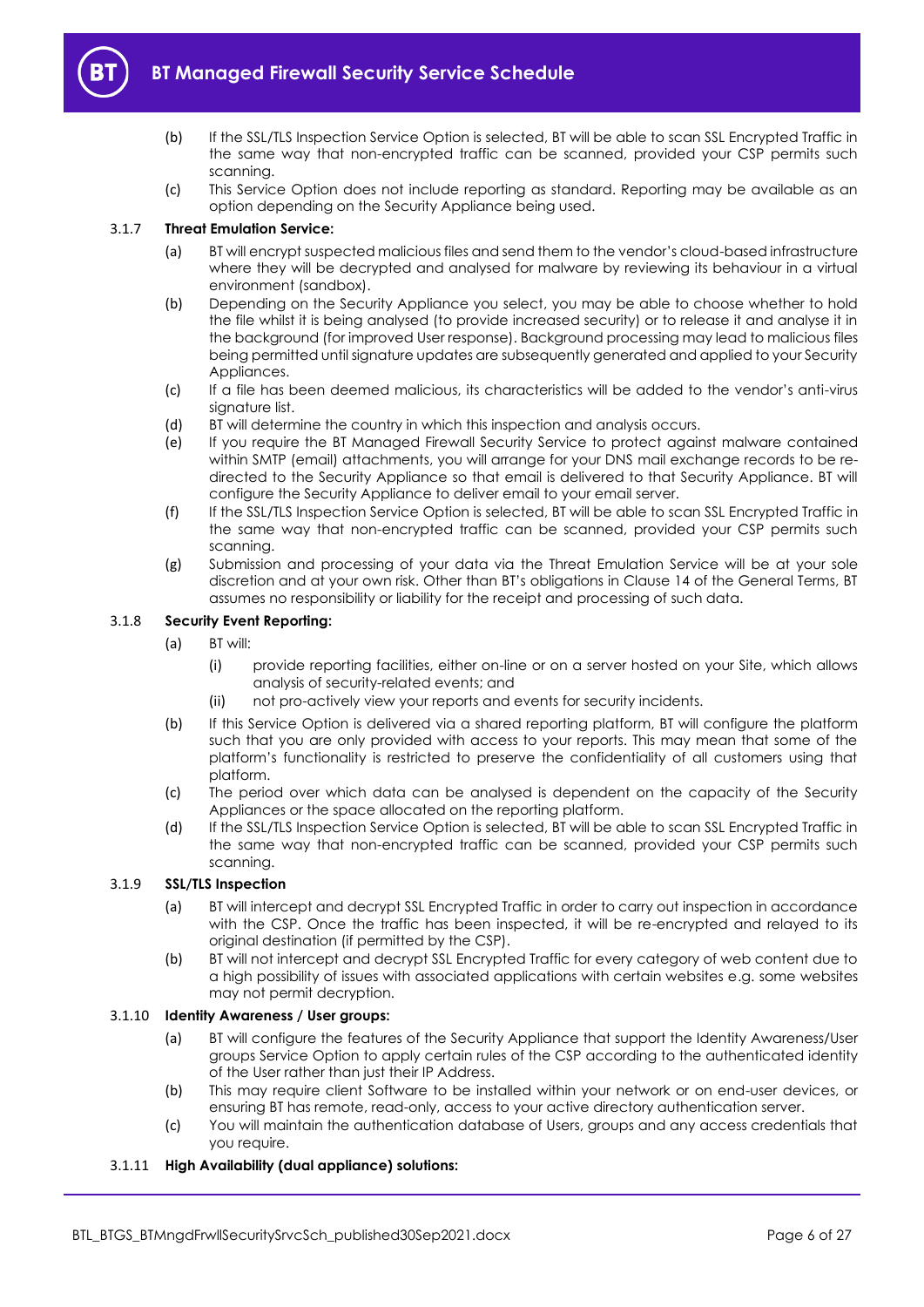

- (a) BT will configure a pair of Security Appliances on a single Site to give increased resilience against failure.
- (b) Each Security Appliance may be connected to a separate Internet circuit to provide further resilience as set out in the Order.
- <span id="page-6-4"></span>(c) This Service Option will require additional switches to be included as part of the solution which will be provided by BT or you as set out in Paragraph [2.1.4.](#page-3-1) If it is your responsibility to provide the additional switches, BT will advise you of the number and type of switches required.
- <span id="page-6-6"></span>(d) Depending on the Security Appliances used and your CSP, BT may configure the Security Appliances as "**Active Active**" (both Security Appliances share the load under normal conditions) or "**Active Passive**" (one Security Appliance handles the load under normal conditions, with failover to a secondary Security Appliance in the event of the primary Security Appliance failing).
- (e) For "**Active Active**" configurations, throughput performance may reduce under failure conditions unless each Security Appliance has capacity to handle the full load independently.

#### <span id="page-6-5"></span>3.1.12 **Ad Hoc Professional Service:**

- (a) BT will provide ad hoc technical support, chargeable per day, as set out in the applicable Order.
- (b) Professional Services are delivered remotely unless otherwise set out in the Order.

#### <span id="page-6-1"></span>3.1.13 **CSP production:**

BT will provide Professional Services to assist you in the production and implementation of your CSP for a period of three Business Days. If additional time is required for the creation of the CSP, this will be charged for as set out in Paragraph [11.1.2.](#page-17-0)

#### <span id="page-6-2"></span>3.1.14 **Vulnerability Notification and Patching:**

- (a) BT will identify, test and implement Patches for High and Critical CVSS scores in accordance with your authorisation;
- (b) the Vulnerability Notification and Patching Service Option will only be available while the Security Appliance is supported by the vendor.

#### <span id="page-6-9"></span><span id="page-6-7"></span>3.1.15 **Eagle-I Enhanced Firewall Service**

BT shall provide you with the Eagle-I Enhanced Firewall Service, subject to the requirements set out below.

- (a) Existing Blocklist Enhancement
	- (i) Subject to BT confirming that your Security Appliance is suitable for use with the Eagle-I Enhanced Firewall Service, BT will use its Eagle-I Platform to identify any unique malicious IPs and/or URLs to supplement your Security Appliance's existing blocklist of malicious IPs and/or URLs ("**Indicators of Compromise**" or "**IOCs**".)
	- (ii) Upon confirming the suitability of your Security Appliance, BT will add new IOCs to the BT Blocklist for consumption by your Security Appliance ("**Existing Blocklist Enhancement**".)
- <span id="page-6-8"></span><span id="page-6-3"></span>(b) Automated IOC Blocking
	- (i) Subject to BT confirming the technical feasibility of applying Automated IOC Blocking to your Security Appliance, as part of its remote service management of your Security Appliance, BT shall automatically implement changes to your Security Appliance so that it will block IOCs propagated from the BT Blocklist ("**Automated IOC Blocking**").
	- (ii) For the avoidance of doubt, when the Eagle-I Enhanced Firewall service is specified, subject to the requirements of technical feasibility (as outlined above at Paragraph 3.1.15(b[\)\(i\)\)](#page-6-3), BT shall implement Automated IOC Blocking. By specifying the Eagle-I Enhanced Firewall Service, you hereby consent to BT implementing Automated IOC Blocking in respect of your Security Appliance.
	- (iii) BT shall not be responsible for any wider impact of any Automated IOC Blocking, including but not limited to any impact from the Automated IOC Blocking on Customer Equipment, or on your wider Network.
- 3.2 The BT Managed Firewall Security Service may not be available in all locations and Service Levels may vary depending on Site location.
- 3.3 Not all BT Managed Firewall Security Service Options may be available across all suppliers.
- 3.4 Services Options may not be available on all Security Appliances. BT is not responsible if BT is unable to deliver the BT Managed Firewall Security Service because of a lack of capacity on your selected Security Appliances.
- 3.5 BT cannot guarantee that the Service Options will operate without Incident or interruption or to intercept or disarm all malware.

## <span id="page-6-0"></span>**4 Service Management Boundary**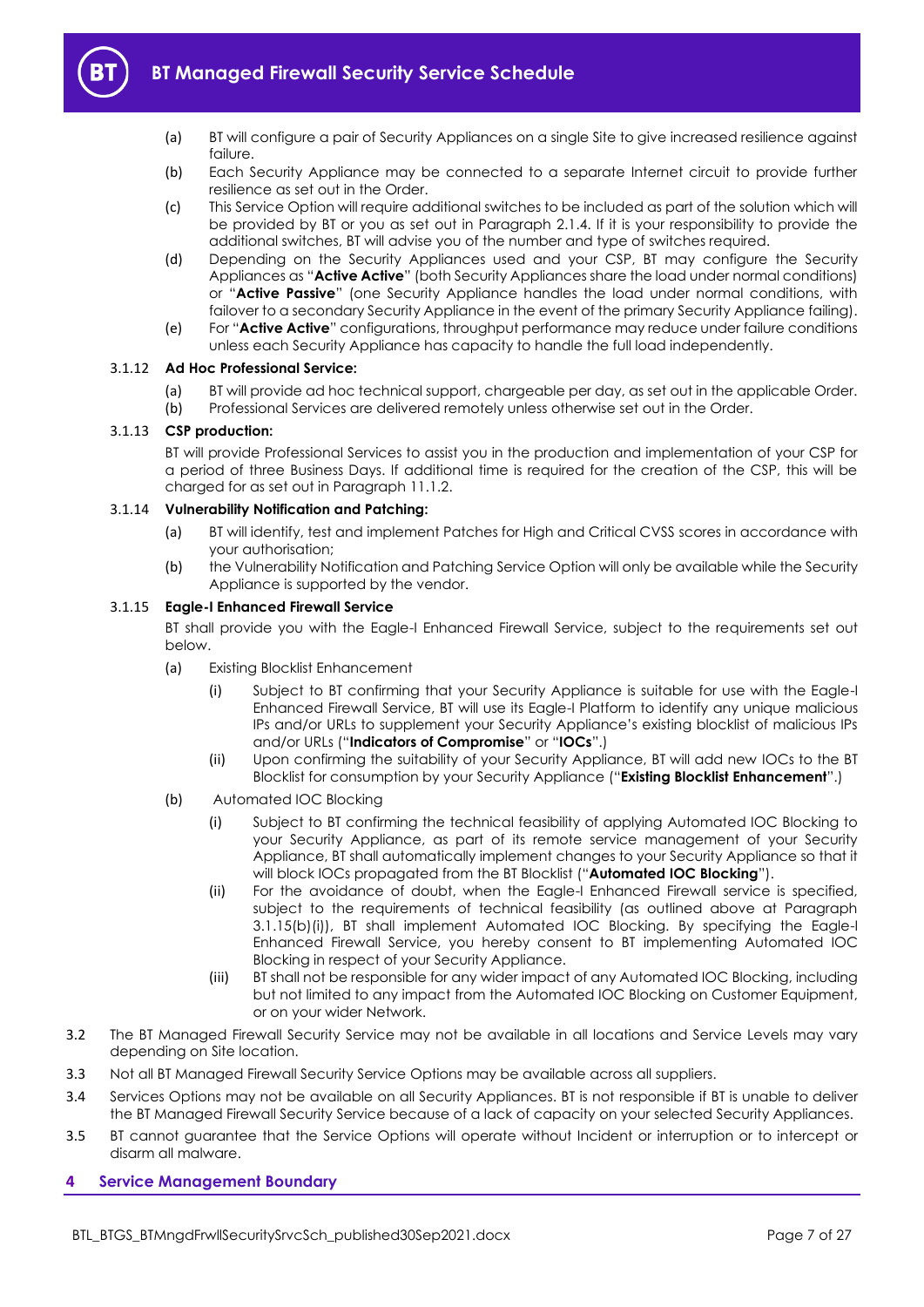

- <span id="page-7-7"></span>4.1 BT will provide and manage the BT Managed Firewall Security Service as set out in Parts A, B and C of this Schedule and as set out in the Order up to:
	- 4.1.1 the Internet/WAN side: the cable connecting the firewall to your Router;
	- 4.1.2 the LAN side: the Ethernet port(s) on the firewall or the switch provided by BT; and/or
	- 4.1.3 the analogue exchange line: the cable connecting BT's provided modem to the PSTN socket,

#### ("**Service Management Boundary**").

- 4.2 BT will have no responsibility for the BT Managed Firewall Security Service outside the Service Management Boundary, including:
	- 4.2.1 issues on Users' machines, free downloadable vendor software not provided by BT, or your servers (e.g. operating system, coding languages and security settings);
	- 4.2.2 end to end network connectivity (e.g. your network or Internet connectivity); or
	- 4.2.3 identity source management.
- 4.3 BT does not make any representations, whether express or implied, about whether the BT Managed Firewall Security Service will operate in combination with any Customer Equipment or other equipment and software.
- 4.4 BT does not make any representations or warranties, whether express or implied, as to any outcomes of Automated IOC Blocking undertaken as part of the Eagle-I Enhanced Firewall Service Option, including but not limited to any reduction in security incidents or to the threat impact on any Customer Equipment or your wider Network.

## <span id="page-7-0"></span>**5 Associated Services and Third Parties**

- <span id="page-7-5"></span>5.1 You will have the following services in place prior to the BT Managed Firewall Security Service being delivered. You will ensure that these services meet the minimum technical requirements that BT may specify:
	- 5.1.1 Internet connectivity;
	- 5.1.2 WAN connectivity;
	- 5.1.3 PSTN direct exchange line, to enable Out of Band Access management;
	- 5.1.4 LAN/DMZ connectivity and associated infrastructure;
	- 5.1.5 PSTN connectivity; and
	- 5.1.6 broader IT environment, including the Security Appliances where they are your responsibility as set out in Paragraph [2.1.4,](#page-3-1) including authentication services, additional switches where required as set out in Paragrap[h 3.1.11\(c\),](#page-6-4) server/client platforms, security incident and event management (SIEM) solutions,

#### (each an "**Enabling Service**").

5.2 If BT provides you with any services other than the BT Managed Firewall Security Service (including any Enabling Service) this Schedule will not apply to those services and those services will be governed by their separate terms and conditions.

## <span id="page-7-1"></span>**6 Specific Terms and Conditions**

#### <span id="page-7-2"></span>6.1 **Termination for Convenience**

For the purposes of Clause 17 of the General Terms either of us may, at any time after the Service Start Date and without cause, terminate the BT Managed Firewall Security Service or any Order by giving 90 days' Notice to the other.

#### <span id="page-7-3"></span>6.2 **Minimum Period of Service**

- 6.2.1 Unless one of us gives at least 90 days' written Notice to the other of an intention to terminate the BT Managed Firewall Security Service at the end of the Minimum Period of Service, BT will continue to provide the BT Managed Firewall Security Service and both of us will perform each of our obligations in accordance with the Contract.
- <span id="page-7-4"></span>6.2.2 If one of us gives at least 90 days' written Notice to the other of an intention to terminate the BT Managed Firewall Security Service at the end of the Minimum Period of Service, BT will cease delivering the BT Managed Firewall Security Service at 23.59 on the last day of the Minimum Period of Service.

## <span id="page-7-6"></span>6.3 **EULA**

- 6.3.1 BT will only provide the BT Managed Firewall Security Service if you have entered into an end user licence agreement with the supplier of BT Equipment or Customer Equipment as may be amended or supplemented from time to time by the supplier ("**EULA**").
- 6.3.2 You will observe and comply with the EULA for all or any use of the applicable Software.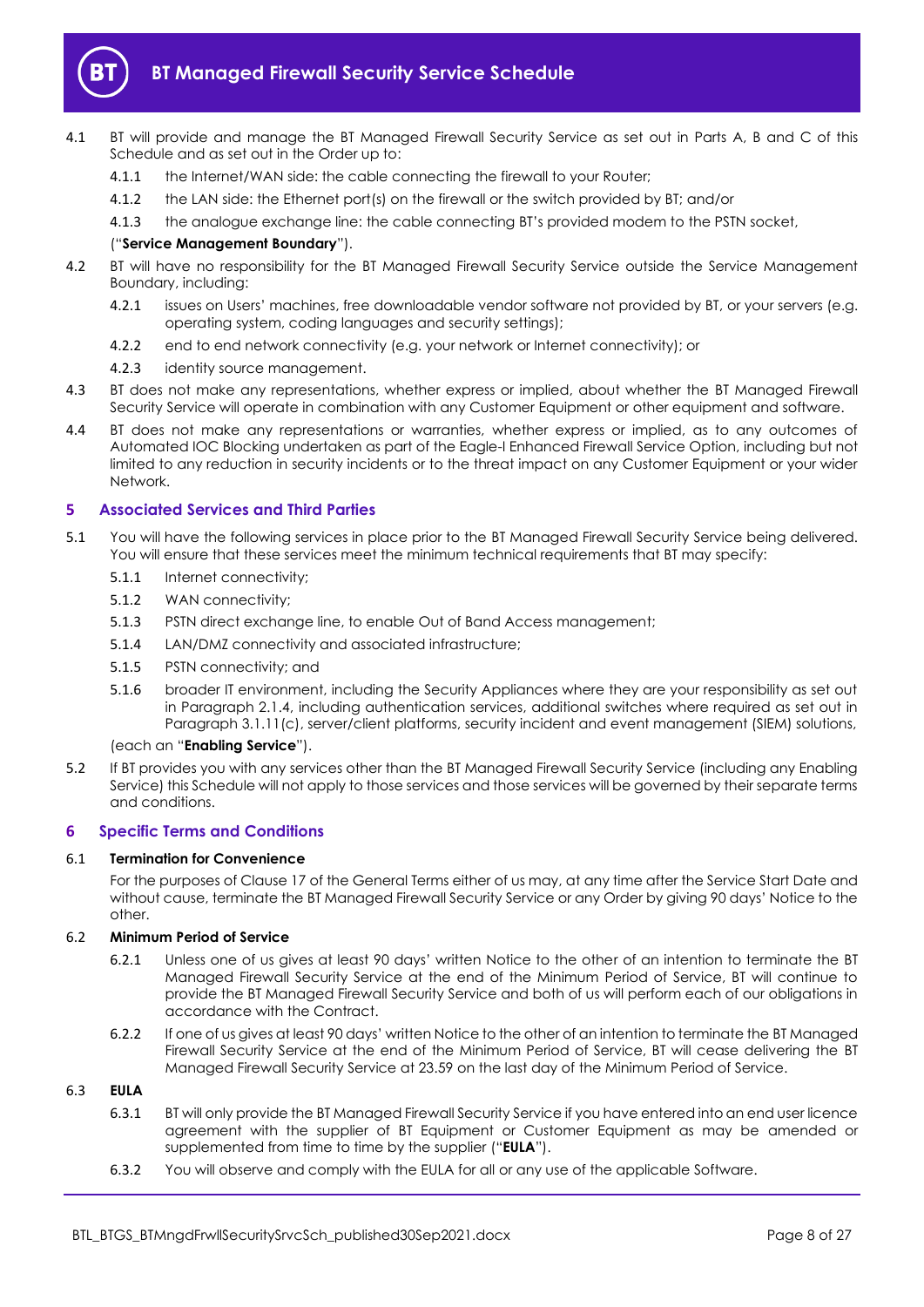

- 6.3.3 In addition to what it says in Clause 15 of the General Terms, if you do not comply with the EULA, BT may restrict or suspend the BT Managed Firewall Security Service upon reasonable Notice, and:
	- (a) you will continue to pay the Charges for the BT Managed Firewall Security Service until the end of the Minimum Period of Service; and
	- (b) BT may charge a re-installation fee to re-start the BT Managed Firewall Security Service.
- 6.3.4 You will enter into the EULA for your own benefit and the rights, obligations, acknowledgements, undertakings, warranties and indemnities granted in accordance with the EULA are between you and the supplier and you will deal with the supplier with respect to any loss or damage suffered by either of you as such loss or damage will not be enforceable against BT.
- 6.3.5 Where the EULA is presented in a 'click to accept' function and you require BT to configure or install Software on your behalf, BT will do so as your agent and bind you to the EULA.

#### <span id="page-8-2"></span><span id="page-8-1"></span>6.4 **Changes to the CSP**

- 6.4.1 Where you require a change to your CSP, for example as a result of changes to your application requirements or network environment, you may request additions, deletions, or modifications to your CSP and BT will provide you with the means to request Standard Changes or Urgent Changes to the CSP, either on the relevant Customer Portal or to the Service Desk.
- 6.4.2 You will order separately any changes to the BT Managed Firewall Security Service that are required that involve physical changes to the BT Managed Firewall Security Service, including Security Appliance upgrades and LAN re-arrangements. The CSP changes described in Paragraph [6.4.1](#page-8-2) refer only to requests to change the rule-sets that define the BT Managed Firewall Security Service's operation.
- 6.4.3 BT will use reasonable endeavours to identify errors or potential unforeseen consequences of your requested CSP changes and advise you appropriately and will not be liable for any consequence arising from:
	- (a) your misspecification of your security requirements in the CSP; or
	- (b) unforeseen consequences of a correctly specified and correctly implemented CSP.
- 6.4.4 BT will only make configuration changes as set out in Paragraph [6.4.1.](#page-8-2) For changes that require additional hardware, licences or changes to Charges (including changes to ongoing Recurring Charges); or where the solution needs to be re-defined, BT:
	- (a) will offer you Professional Services in accordance with Paragraph [3.1.12;](#page-6-5) or
	- (b) agree a change to the Contract that will only be effective if in writing and signed by both of us.
- <span id="page-8-4"></span><span id="page-8-3"></span>6.4.5 BT will apply the following "**reasonable use**" restrictions for changes to the CSP:
	- (a) you will not raise Standard Change requests more frequently than:
		- (i) two per month per small Security Appliance;
		- (ii) four per month per medium Security Appliance; or
		- (iii) eight per month per large Security Appliance.
	- (b) Where BT's measurements show that change requests are being raised more frequently than the "**reasonable use**" restrictions set out in Paragraph [6.4.5\(a\),](#page-8-3) BT may, either:
		- (i) aggregate your requests over a period of time, so that they may be implemented more efficiently. In this event there may be some implementation delays;
		- (ii) review your requirements and agree with you an appropriate alternative implementation process and any associated charges; or
		- (iii) charge you for any changes above the "**reasonable use**" restrictions set out in Paragraph  $6.4.5(a)$ .
	- (c) BT reserves the right to charge you for Emergency or Urgent Changes you issued in error or in excess of the "**reasonable use**" restrictions.
	- (d) access to the BT Customer Portal is controlled and will not be shared by your employees. All User ID tokens/passwords are to be uniquely assigned to named individuals. These individuals will not:
		- (i) allow anyone else to use their token/ID or share passwords;
		- (ii) leave their User account logged in while the computer unattended and unlocked;
		- (iii) submit any unauthorised changes; or
		- (iv) attempt to access data that they are not authorised to access.

Customer Contacts are required to report the loss of any tokens or compromised passwords within your own organisation as per your standard security processes and to BT immediately.

#### <span id="page-8-0"></span>**7 Service Transition**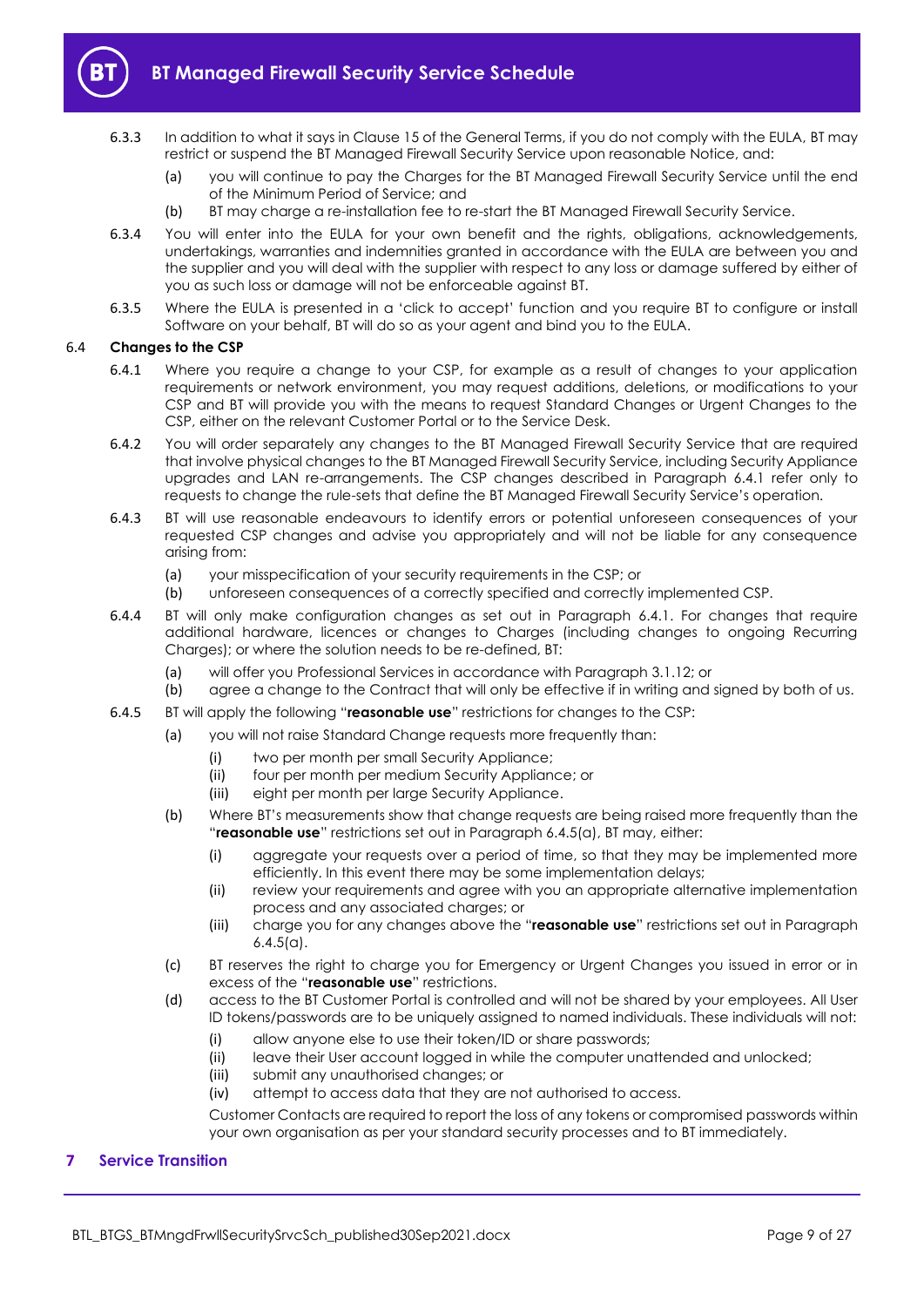

- <span id="page-9-1"></span><span id="page-9-0"></span>7.1 If you select the BT Takeover delivery model and you are transitioning your existing services to BT, you will provide any information or access BT reasonably requests, including:
	- 7.1.1 an inventory list with information relating to the Customer Equipment to be transitioned with relevant specifications, including:
		- (a) make and model of the Customer Equipment, and any hardware or software optional components;
		- (b) location of the Customer Equipment;
		- (c) serial numbers;
		- (d) software versions and licence information;
		- (e) network diagrams;
		- (f) Customer Equipment name and IP Addressing;
		- (g) details of any third party contracts, service level agreements and equipment; and
		- (h) details of your existing CSP(s);
	- 7.1.2 remote management access to your Customer Equipment.
- 7.2 Any changes to the inventory provided in accordance with Paragraph [7.1.1](#page-9-0) will be managed by written agreement and:
	- 7.2.1 may cause delay to the transition of your service or the Service Start Date; and
	- 7.2.2 may result in a change to the Charges to reflect the revised scope of the BT Managed Firewall Security Service.
- 7.3 If a supplier charges BT to reinstate any lapsed support contracts or license agreements, these charges will be passed to you.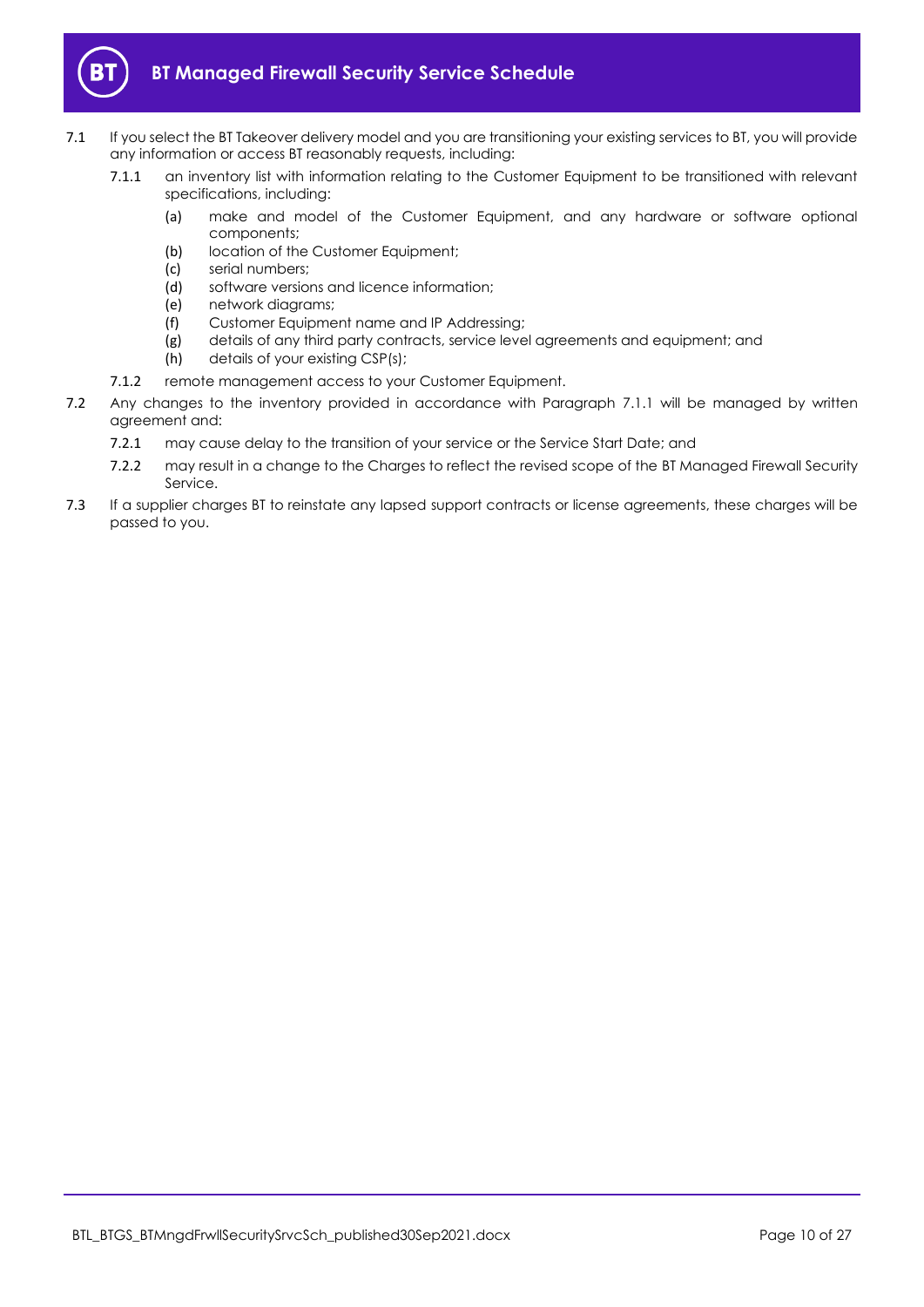

# <span id="page-10-0"></span>**Part B – Service Delivery and Management**

## <span id="page-10-1"></span>**8 BT's Obligations**

#### 8.1 **Service Delivery**

Before the Service Start Date and, where applicable, throughout the provision of the BT Managed Firewall Security Service BT:

- <span id="page-10-6"></span>8.1.1 will provide you with contact details for the service desk that you will be able to contact to submit service requests, report Incidents and ask questions about the BT Managed Firewall Security Service ("**Service Desk**");
- 8.1.2 will comply with all reasonable health and safety rules and regulations and reasonable security requirements that apply at a Site and are notified to BT in writing. BT will not be liable if, as a result of any such compliance, BT is in breach of any of BT's obligations under this Contract;
- <span id="page-10-5"></span>8.1.3 will, once the requirements of the BT Managed Firewall Security Service have been confirmed and agreed, and, where applicable, you provide the details set out in Paragraph [7.1,](#page-9-1) provide you with a date on which delivery of the BT Managed Firewall Security Service (or each part of the BT Managed Firewall Security Service, including to each Site) is due to start ("**Customer Committed Date**") and will use reasonable endeavours to meet any Customer Committed Date;
- 8.1.4 where applicable, arrange for any surveys to be conducted to confirm the availability of a suitable environment for provision of the BT Managed Firewall Security Service (including confirming the presence of Enabling Services). Where the surveys identify that additional work is required to be undertaken by you in order to provide a suitable environment, you will complete these works prior to installation of the BT Managed Firewall Security Service. Failure to do so may result in a change to the Customer Committed Date, Charges for an aborted Site visit, or BT may provide a new quote to you, detailing the additional Charges you will need to pay for the additional work to be completed and:
	- (a) where you accept the new quote, BT will either:
		- (i) cancel the existing Order to the affected Site(s) and generate a new Order for the affected Site(s), with a new Customer Committed Date; or
		- (ii) modify the existing Order to reflect the new requirements and provide a new Customer Committed Date; or
	- (b) where you do not accept the new quote or you do not instruct BT to proceed with the existing Order, BT will cancel your existing Order for the provision of BT Managed Firewall Security Service to the affected Site(s) and BT will have no obligation to provide the BT Managed Firewall Security Service to that Site. You will pay BT for any equipment that BT orders to fulfil BT's obligations where you subsequently cancel or amend such Order and BT is unable to return the equipment to the supplier;

#### <span id="page-10-3"></span>8.1.5 will:

- (a) if you select the BT Owned delivery model, provide, install and commission any BT Equipment, including any hardware and Software, licensing and support agreements for the Security Appliance and will arrange for any on-Site support and remote service management; and
- (b) if you select the Customer Owned delivery model, install and commission that Customer Equipment, including hardware and software, licensing and support agreements for the Security Appliance to BT's specification and will provide on-Site support and remote service management;
- 8.1.6 will provide you with the Site Planning Guide;
- <span id="page-10-2"></span>8.1.7 will appoint a named representative to be your single point of contact for BT's project management Service Option, as set out in Paragrap[h 2.2;](#page-3-2) and
- 8.1.8 will validate that you have ordered the correct number of licenses to serve your requirements, in accordance with vendor commercial terms and according to information provided by you and:
	- (a) if BT determines that you have not ordered sufficient licences, BT will notify you and you will seek to rectify the situation within 30 days of the date of notification;
	- (b) if the situation is not resolved within this time BT may suspend the BT Managed Firewall Security Service and subsequently terminate the BT Managed Firewall Security Service in accordance with Clause 18 of the General Terms; and
	- (c) in any event, BT is not liable for unknown breaches of vendor commercial terms, where BT is acting on information provided by you.

#### <span id="page-10-4"></span>8.2 **Commissioning of the Service**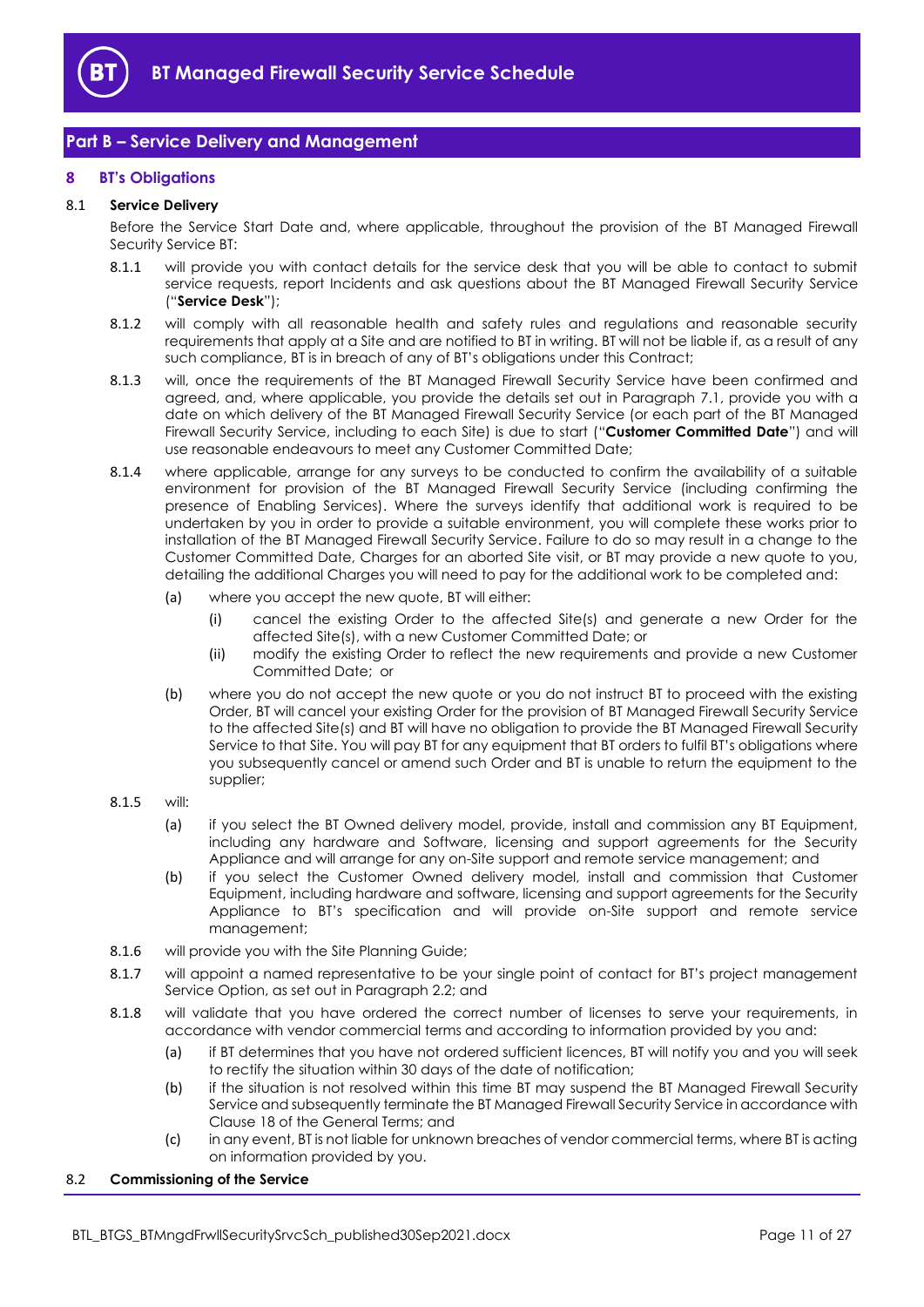

Before the Service Start Date, BT will:

- 8.2.1 contact you and agree installation date(s), including access for third party installers;
- 8.2.2 install the BT Equipment (if you select BT Owned or, where applicable, Customer Owned) or Customer Equipment (if you select Customer Owned). Once installed, BT will configure the BT Managed Firewall Security Service remotely in accordance with your CSP;
- 8.2.3 deploy and configure the Service Option(s) selected by you;
- 8.2.4 conduct a series of standard tests on the BT Managed Firewall Security Service to ensure that it is configured correctly; and
- <span id="page-11-4"></span>8.2.5 on the date that BT has completed the activities in this Paragrap[h 8.2,](#page-10-4) subject to Paragrap[h 11.5,](#page-18-3) confirm to you that the BT Managed Firewall Security Service is available for performance of any Acceptance Tests in accordance with Paragrap[h 9.2.](#page-14-2)

#### <span id="page-11-0"></span>8.3 **During Operation**

On and from the Service Start Date, BT:

- 8.3.1 will, for a period of five Business Days after the Service Start Date, implement any simple changes or corrections to the CSP that may be necessary for the operation of the BT Managed Firewall Security Service. BT will implement such changes as soon as reasonably practicable and they will typically involve individual lines of port/protocol, routing or network address translation changes. Any substantial changes to the CSP will incur additional Charges as set out in Paragraph [11.2](#page-17-1) and may be scheduled for implementation following this five Business Day period;
- 8.3.2 will maintain any relevant Customer Portal and server to provide you with online access to a range of functions including performance reports and placing CSP change requests in accordance with Paragrap[h 6.4;](#page-8-1)
- 8.3.3 may carry out Planned Maintenance from time to time and will endeavour to inform you at least five Business Days before any Planned Maintenance on the BT Equipment. However, you agree that BT may inform you with less notice than normal where emergency Planned Maintenance is required;
- 8.3.4 may, in the event of a security breach affecting the BT Managed Firewall Security Service, require you to change any or all of your passwords. BT does not guarantee the security of the BT Managed Firewall Security Service against unauthorised or unlawful access or use;
- 8.3.5 will, if you select either the BT Owned, Customer Owned or BT Takeover delivery model, manage the ongoing maintenance, monitoring and configuration of BT Equipment or Customer Equipment for the duration of the BT Managed Firewall Security Service. In addition, unless specifically agreed otherwise, BT may install additional BT Equipment on your Site, for the purpose of monitoring and management of the BT Managed Firewall Security Service;
- <span id="page-11-1"></span>8.3.6 will, if you select any of BT Owned, Customer Owned or BT Takeover delivery models, be responsible for ensuring software licences and any required support contracts are renewed for the term of this Contract. Unless you give BT Notice of an intention to terminate in accordance with Paragraph [6.2.2,](#page-7-4) BT will extend the software licences and any required support contracts for a further 12 months;
- <span id="page-11-5"></span>8.3.7 will notify you if BT anticipates that your hardware or software will become End of Life and will no longer be supported by the BT Managed Firewall Security Service. BT will recommend to you to replace or upgrade the applicable hardware or software at an appropriate time. BT will notify you of any changes to the Charges if the relevant hardware or software is BT Owned and will discuss with you the costs of upgrade if the relevant hardware or Software is Customer Equipment;
- 8.3.8 will use secure protocols or provide a secure management link to connect to the Security Appliance via the Internet or other agreed network connection, in order to monitor the BT Managed Firewall Security Service proactively and to assist in Incident diagnosis;
- 8.3.9 will provide an Out of Band Access link that connects directly to the Security Appliance(s), via a modem provided by BT and a PSTN direct exchange line provided by you to allow further remote management and diagnostics capability;
- <span id="page-11-2"></span>8.3.10 will, if you select the CSP production Service Option as set out in Paragraph [3.1.13,](#page-6-1) capture the necessary information in consultation with your Customer Contact and produce the CSP;
- <span id="page-11-3"></span>8.3.11 will continuously monitor your Security Appliances at regular intervals over the Internet or other agreed network connection;
- 8.3.12 will for any of the BT Owned, Customer Owned and BT Takeover delivery models provide 24x7x365 on-Site maintenance response where this is available locally. Where this level of cover is not available, on-Site support will be provided between 0800 to 1700 Monday to Friday in the relevant country;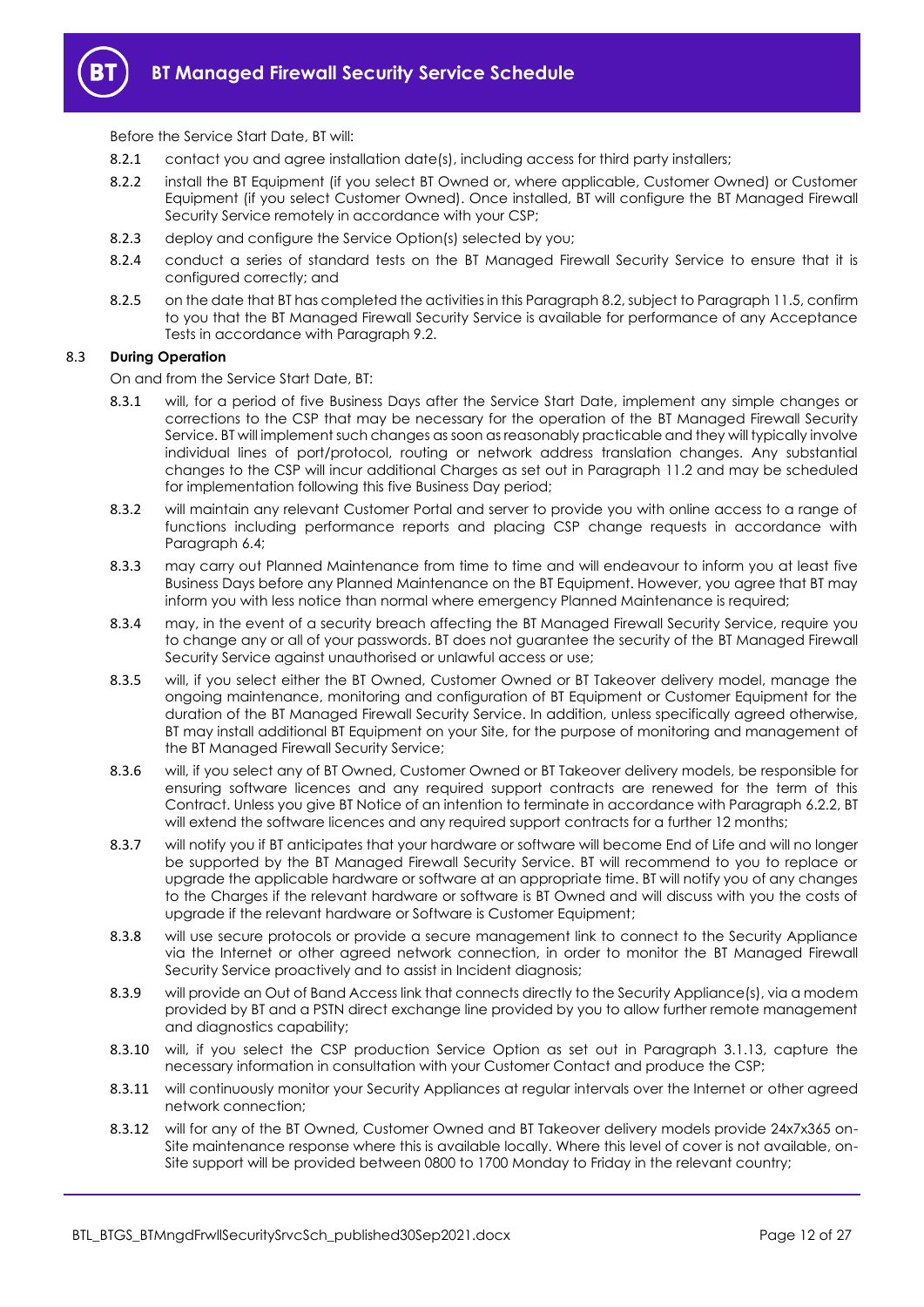

- <span id="page-12-2"></span>8.3.13 will send you a report securely via email if Vulnerabilities reported as having a CVSS score of 7.0 or above are identified. In the report, BT will advise your Nominated Representative of potential High and Critical CVSS scores. BT may not assess the configuration of a Security Appliance (a security policy or internal settings) or contextual exposure of any Security Appliances to the Vulnerability;
- 8.3.14 will, following your request to implement the Patch, agree an installation window with you and confirm to you when the Patch has been installed;
- <span id="page-12-3"></span>8.3.15 will roll the Patch back upon your request in the event that you detect undesirable side-effects. Any activity by BT required to resolve issues resulting from the implementation of a Patch is not covered by the Vulnerability Notification and Patching Service Option and BT will invoice you for additional reasonable Charges; and
- 8.3.16 where the Eagle-I Enhanced Firewall Service Option is specified, BT will implement any changes as part of Automated IOC Blocking as quickly as is technically practicable.

#### 8.4 **The End of the Service**

On termination of the BT Managed Firewall Security Service by either of us BT:

- 8.4.1 will terminate any rights of access to the relevant Customer Portal and relevant Software and stop providing all other elements of the BT Managed Firewall Security Service;
- 8.4.2 will, where requested in writing prior to the termination of this Contract, provide, where reasonably practical, configuration information relating to the BT Managed Firewall Security Service provided at the Site(s) in a format that BT reasonably specifies, provided you have, at that time, paid all Charges outstanding at and resulting from termination (whether or not due at the date of termination). You will pay all reasonable expenses incurred by BT in providing this information; and
- 8.4.3 may disconnect and remove any BT Equipment located at the Site(s).

#### <span id="page-12-0"></span>**9 Your Obligations**

#### 9.1 **Service Delivery**

Before the Service Start Date and, where applicable, throughout the provision of the BT Managed Firewall Security Service by BT, you will:

- <span id="page-12-5"></span>9.1.1 provide BT with the names and contact details of any individuals authorised to act on your behalf for BT Managed Firewall Security Service management matters ("**Customer Contact**"), but BT may also accept instructions from a person who BT reasonably believes is acting with your authority;
- 9.1.2 provide BT with any information reasonably required without undue delay;
- 9.1.3 provide BT with access to Site(s) during Business Hours, or as otherwise agreed, to enable BT to set up, deliver and manage the BT Managed Firewall Security Service;
- 9.1.4 complete any preparation activities that BT may request to enable you to receive the BT Managed Firewall Security Service promptly and in accordance with any reasonable timescales, including, any account names and passwords necessary to install and commission the BT Managed Firewall Security Service on BT Equipment or Customer Equipment;
- 9.1.5 notify BT in writing of any health and safety rules and regulations and security requirements that apply at a Site;
- <span id="page-12-4"></span>9.1.6 in jurisdictions where an employer is legally required to make a disclosure to its Users and other employees:
	- (a) inform your Users that as part of the BT Managed Firewall Security Service being delivered by BT, BT may monitor and report to you the use of any targeted applications by them; and
	- (b) ensure that your Users have consented or are deemed to have consented to such monitoring and reporting (if such consent is legally required); and
	- (c) agree that BT will not be liable for any failure by you to comply with this Paragraph [9.1.6,](#page-12-4) you will be liable to BT for any Claims, losses, costs or liabilities incurred by or suffered by BT due to your failure to comply with this Paragrap[h 9.1.6;](#page-12-4)
- 9.1.7 ensure that the LAN protocols and applications you use will be compatible with the BT Managed Firewall Security Service;
- <span id="page-12-1"></span>9.1.8 if you have not paid for the CSP production Service Option as set out in Paragrap[h 3.1.13,](#page-6-1) submit a CSP that meets the requirements and specifications advised by BT at least 28 Business Days before the Customer Committed Date, including specifications that cover your legacy network, application services and other Enabling Services, using the CSP requirements template. BT will respond with a security policy document, which will in turn be authorised by you at least 10 Business Days before the Customer Committed Date;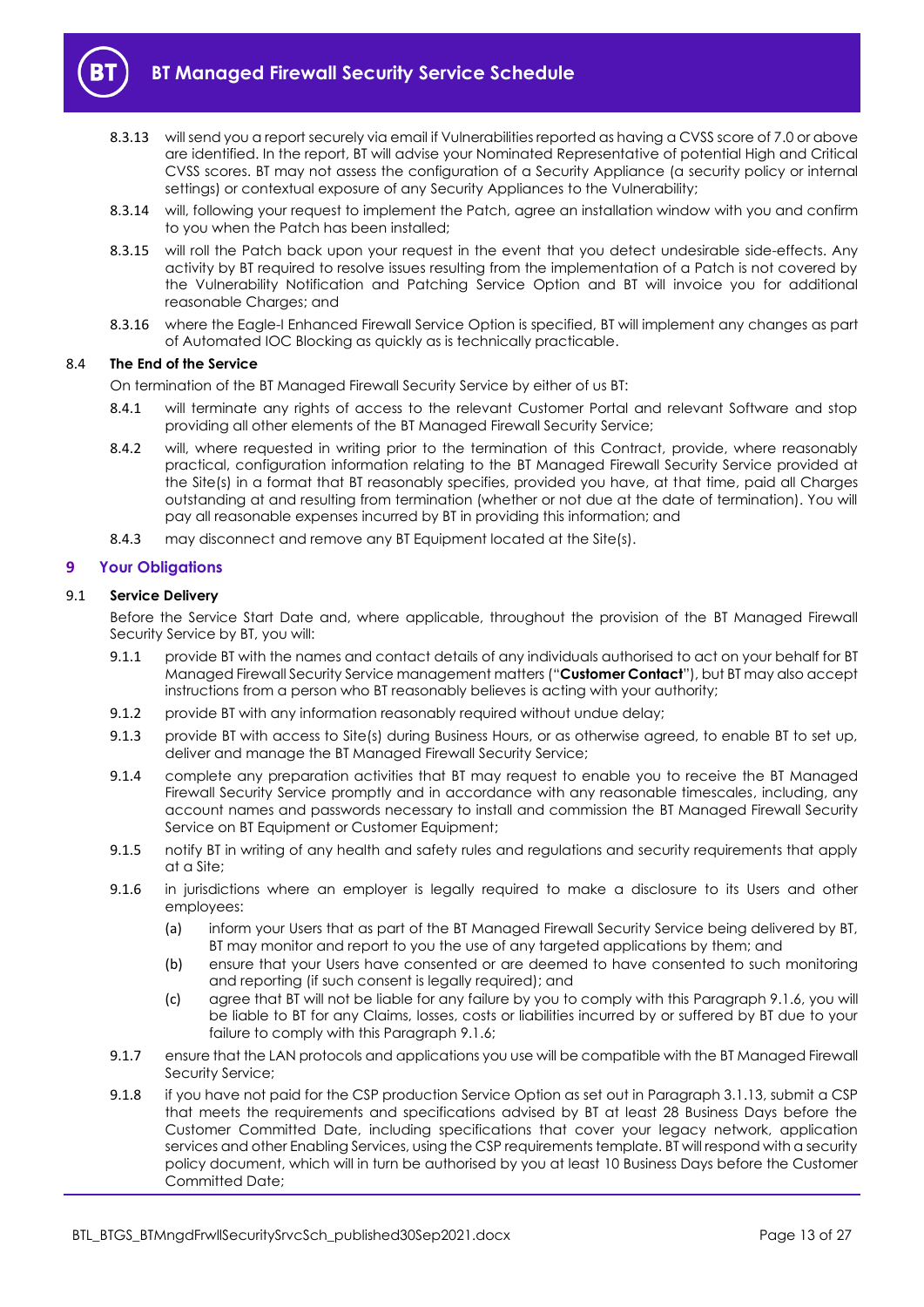

#### 9.1.9 retain responsibility for the CSP;

- 9.1.10 if an Out of Band Access modem is not included as part of the BT Managed Firewall Security Service, agree an appropriate alternative with BT to allow for fault diagnosis and base configuration, allowing BT to establish in-band control of the Security Appliance, at the time of installation and following a failure of the Security Appliance;
- 9.1.11 ensure that your MPLS/Internet access circuit bandwidth is sufficient to meet your requirements and the requirement for in-band management access from BT;
- 9.1.12 manage, and provide BT with accurate details of your internal IP Address design;
- 9.1.13 register any required Internet domain names using legitimate addresses which are public, registered and routed to your Site;
- 9.1.14 modify your network routing to ensure appropriate traffic is directed to the Security Appliance. You acknowledge that switches provided as part of the BT Managed Firewall Security Service only provide direct physical connectivity between Security Appliances and are not intended to support any network routing functionality;
- 9.1.15 ensure that Security Appliances are able to receive updates, such as Vulnerability signatures, directly over the Internet, or over an alternative path agreed with BT for that purpose;
- 9.1.16 obtain and provide in-life support for any Software running on your Security Appliances;
- 9.1.17 where necessary, provide and manage physical or virtual servers on your Site to a specification that BT agrees to run any Software that BT provides;
- 9.1.18 if BT has agreed to provide all or part of the BT Managed Firewall Security Service using Customer Equipment, ensure that the Customer Equipment is working correctly. If it is discovered to be faulty before the Service Start Date:
	- (a) you will be responsible for resolving any faults;
	- (b) BT will raise Charges to cover additional Site visits; and
	- (c) agreed installation dates or Customer Committed Date may no longer apply;
- 9.1.19 ensure that your network and all applications conform to relevant industry standards and provide written confirmation to BT upon reasonable request;
- 9.1.20 be responsible for ensuring compliance with Applicable Law, including obtaining (if required) local import and User licenses and the written authority from all respective authorities, particularly for countries where the use and import of encryption Software and devices may be restricted by Applicable Law, or the export and re-export of the encryption Software or devices may be subject to the United States of America export control law, not act to misuse the BT Managed Firewall Security Service as provided by BT to contravene or circumvent these laws. BT may treat any contravention of these laws as a material breach and:
	- (a) suspend the BT Managed Firewall Security Service and BT may refuse to restore BT Managed Firewall Security Service until BT receives an acceptable assurance from you that there will be no further contravention; or
	- (b) terminate the BT Managed Firewall Security Service upon Notice in accordance with Clause 25 of the General Terms;
- 9.1.21 prepare and maintain the Site(s) for the installation of BT Equipment and Customer Equipment and supply of the BT Managed Firewall Security Service, including:
	- (a) providing a suitable and safe operational environment for any BT Equipment or Customer Equipment including all necessary trunking, conduits, cable trays, and telecommunications connection points in accordance with BT's reasonable instructions and applicable installation standards;
	- (b) taking up or removing any fitted or fixed floor coverings, ceiling tiles and partition covers or providing any openings in buildings required to connect BT Equipment or Customer Equipment to appropriate telecommunications facilities in time to allow BT to undertake any necessary installation or maintenance services;
	- (c) carrying out any work that may be required after installation to make good any cosmetic damage caused during the installation or maintenance;
	- (d) providing a secure, continuous power supply at the Site(s) for the operation and maintenance of the BT Managed Firewall Security Service and BT Equipment or Customer Equipment at such points and with such connections as BT specifies, and, in order to mitigate any interruption to the BT Managed Firewall Security Service resulting from failure in the principal power supply, providing back-up power with sufficient capacity to conform to the standby requirements of the applicable British standards;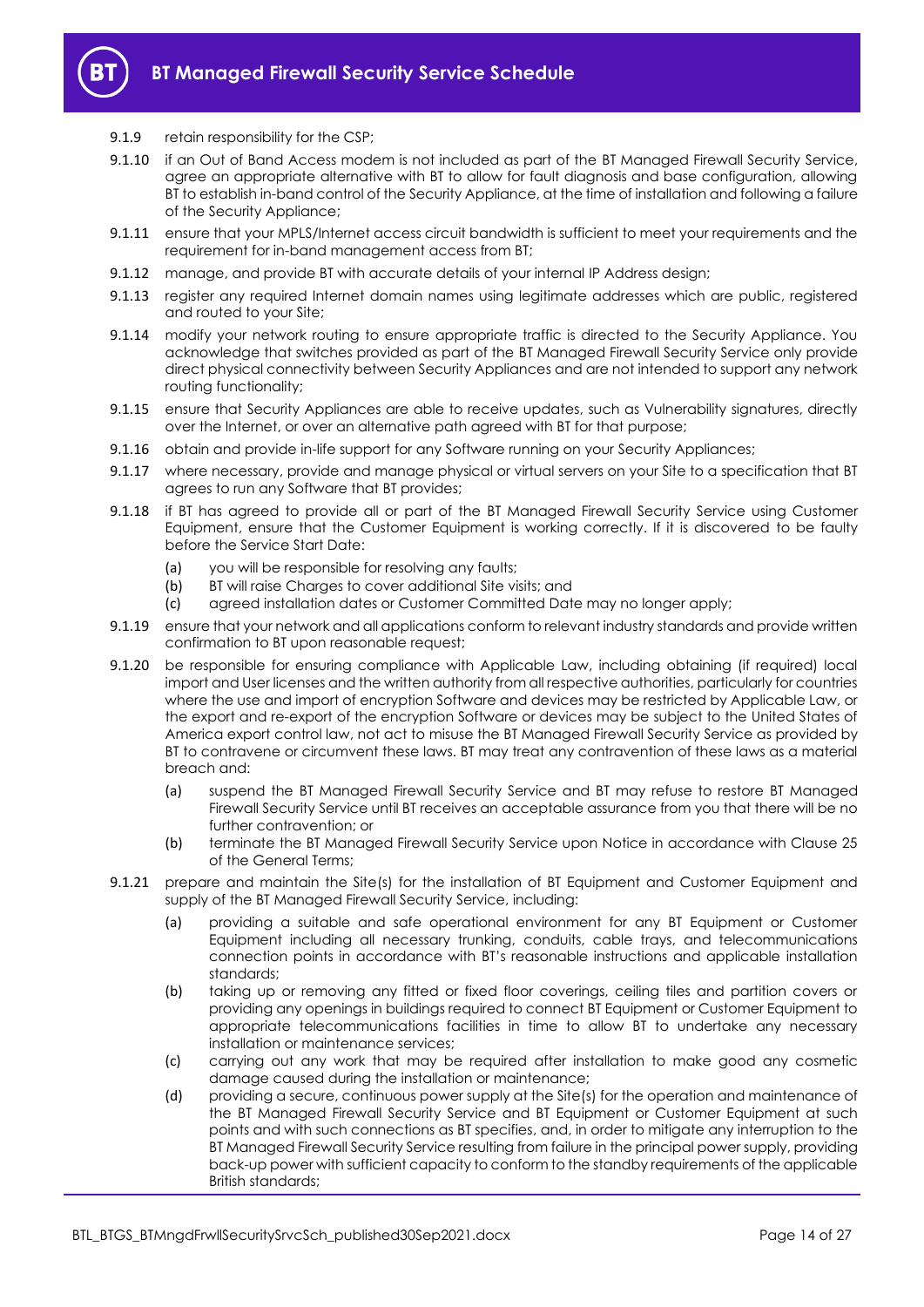

- (e) providing internal cabling between the BT Equipment and any Customer Equipment, as appropriate; and
- (f) complying with the Site Planning Guide.
- 9.1.22 in relation to BT Equipment:
	- (a) keep the BT Equipment safe and without risk to health;
	- (b) only use the BT Equipment, or allow it to be used, in accordance with any instructions or authorisation BT may give and for the purpose for which it is designed;
	- (c) not move the BT Equipment or any part of it from the Site(s) without BT's prior written consent and you will pay BT's costs and expenses reasonably incurred as a result of such move or relocation;
	- (d) not make any alterations or attachments to, or otherwise interfere with the BT Equipment, nor permit any person (other than a person authorised by BT) to do so, without BT's prior written consent and if BT gives BT's consent agree that any alterations or attachments are part of the BT Equipment;
	- (e) not sell, charge, assign, transfer or dispose of or part with possession of the BT Equipment or any part of it;
	- (f) not allow any lien, encumbrance or security interest over the BT Equipment, nor pledge the credit of BT for the repair of the BT Equipment or otherwise;
	- (g) not claim to be owner of the BT Equipment and ensure that the owner of the Site(s) will not claim ownership of the BT Equipment, even where the BT Equipment is fixed to the Site(s);
	- (h) obtain appropriate insurance against any damage to or theft or loss of the BT Equipment;
	- (i) in addition to any other rights that BT may have, reimburse BT for any losses, costs or liabilities arising from your use or misuse of the BT Equipment or where the BT Equipment is damaged, stolen or lost, except where the loss or damage to BT Equipment is a result of fair wear and tear or caused by BT.;
	- (j) ensure that the BT Equipment appears in BT's name in your accounting books;
	- (k) where there is a threatened seizure of the BT Equipment, or an Insolvency Event applies to you, immediately provide BT with Notice so that BT may take action to repossess the BT Equipment; and
	- (l) notify interested third parties that BT owns the BT Equipment;
- <span id="page-14-0"></span>9.1.23 identify and provide the name and contact details for a Nominated Representative responsible for liaising with BT regarding the Vulnerability Notification and Patching Service Option; and
- 9.1.24 advise BT if the Nominated Representative changes and ensure that BT has the current details of the Nominated Representative;
- <span id="page-14-1"></span>9.1.25 ensure that the Nominated Representative will:
	- (a) request implementation of Patches for each affected Security Appliance for the Vulnerability Notification and Patching Service Option;
	- (b) agree a time slot with BT for the implementation of such Patches;
	- (c) assess the suitability for deployment of the Patches that BT advises are available to address notified Vulnerabilities within your specific environments and for any post-implementation testing; and
	- (d) request and authorise that the Patch is reversed out in the event that the Patch introduces issues.

## <span id="page-14-5"></span><span id="page-14-2"></span>9.2 **Acceptance Tests**

- 9.2.1 You will carry out the Acceptance Tests for the BT Managed Firewall Security Service within five Business Days after receiving Notice from BT in accordance with Paragraph [8.2.5](#page-11-4) ("**Acceptance Test Period**").
- <span id="page-14-4"></span>9.2.2 The BT Managed Firewall Security Service is accepted by you if you confirm acceptance in writing during the Acceptance Test Period or is treated as being accepted by you if you do not provide BT with Notice to the contrary by the end of the Acceptance Test Period.
- 9.2.3 Subject to Paragraph [9.2.4,](#page-14-3) the Service Start Date will be the earlier of the following:
	- (a) the date that you confirm or BT deems acceptance of the BT Managed Firewall Security Service in writing in accordance with Paragraph [9.2.2;](#page-14-4) or
	- (b) the date of the first day following the Acceptance Test Period.
- <span id="page-14-3"></span>9.2.4 If, during the Acceptance Test Period, you provide BT Notice that the Acceptance Tests have not been passed, BT will remedy the non-conformance without undue delay and provide you Notice that BT has remedied the non-conformance, and inform you of the Service Start Date. Where the nonconformance is outside the scope of the BT Managed Firewall Security Service, or due to delays or inaccuracies in information provided by you to BT, including the requirements of the CSP or the provisions of Paragraph [7.1,](#page-9-1) BT may apply additional Charges to remedy the non-conformances.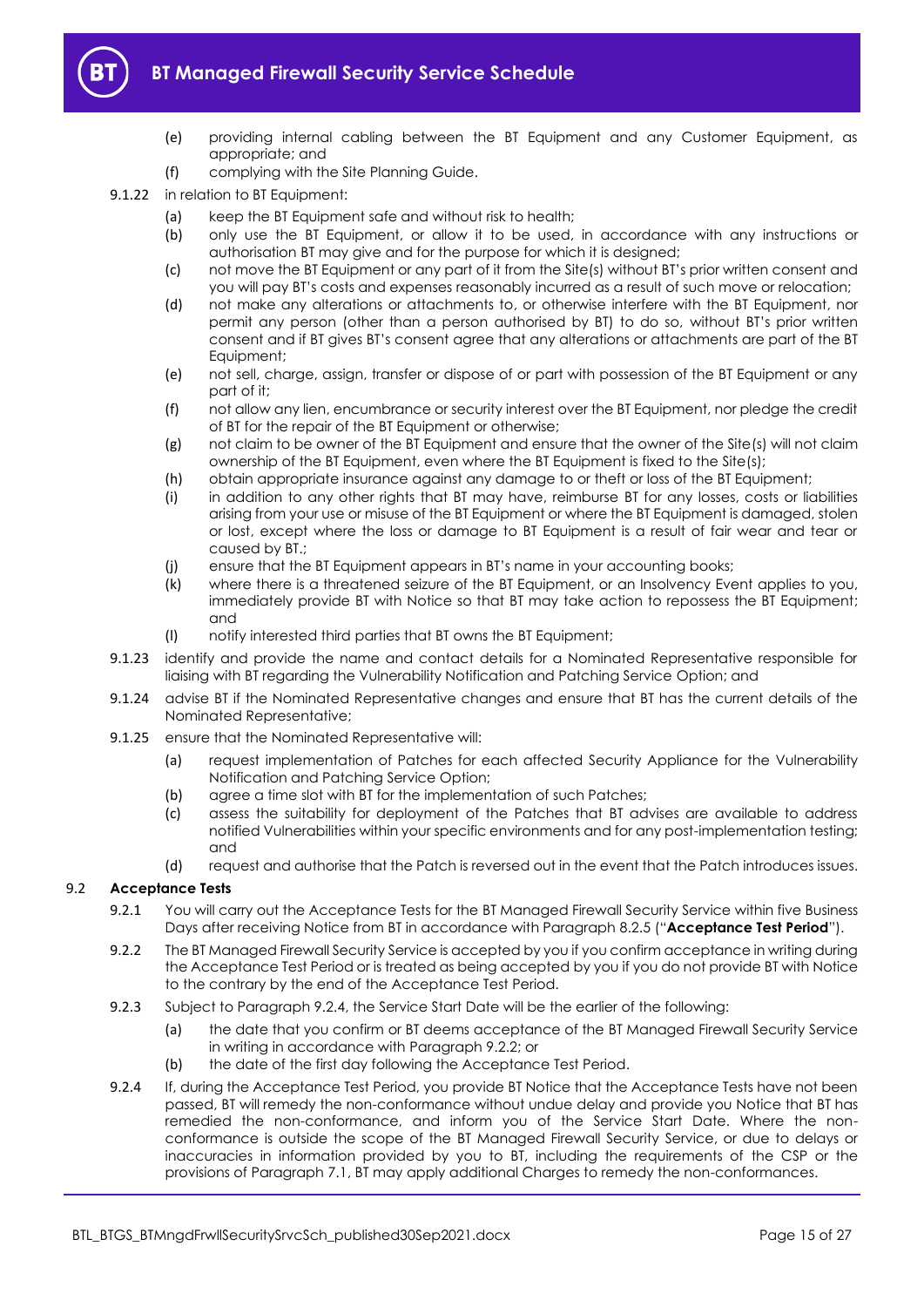

## 9.3 **Service Operation**

On and from the Service Start Date, you:

- 9.3.1 will ensure that Users report Incidents to the Customer Contact and not to the Service Desk;
- 9.3.2 will ensure that the Customer Contact will take Incident reports from Users and pass these to the Service Desk using the reporting procedures agreed between both of us, and will be available for all subsequent Incident management communications;
- 9.3.3 will notify BT of any planned work that may cause an Incident;
- 9.3.4 will ensure that all Software provided is used solely for operation of the BT Managed Firewall Security Service;
- 9.3.5 will ensure that any Customer Equipment that is connected to the BT Managed Firewall Security Service or that you use, directly or indirectly, in relation to the BT Managed Firewall Security Service is:
	- (a) connected and used in accordance with any instructions, standards and safety and any security procedures applicable to the use of that Customer Equipment;
	- (b) technically compatible with the BT Managed Firewall Security Service and will not harm or damage BT Equipment, the BT Network, or any of BT's supplier's or subcontractor's network or equipment;
	- (c) approved and used in accordance with relevant instructions and Applicable Law; and (d) adequately protected against viruses and other breaches of security;
	- adequately protected against viruses and other breaches of security;
- 9.3.6 will immediately disconnect any Customer Equipment, or advise BT to do so at your expense, where Customer Equipment:
	- (a) does not meet any relevant instructions, standards or Applicable Law; or
	- (b) contains or creates material that is in breach of the Acceptable Use Policy and you are contacted by BT about such material,

and redress the issues with the Customer Equipment prior to reconnection to the BT Managed Firewall Security Service;

- 9.3.7 will distribute, manage and maintain access profiles, passwords and other systems administration information relating to the control of Users' access to the BT Managed Firewall Security Service, including the Customer Portal;
- 9.3.8 will maintain a list of current Users and immediately terminate access for any person who ceases to be an authorised User;
- 9.3.9 will ensure the security and proper use of all valid User access profiles, passwords and other systems administration information used in connection with the BT Managed Firewall Security Service and:
	- (a) inform BT immediately if a user ID or password has, or is likely to, become known to an unauthorised person, or is being or may be used in an unauthorised way;
	- (b) take all reasonable steps to prevent unauthorised access to the BT Managed Firewall Security Service; and
	- (c) satisfy BT's security checks if a password is lost or forgotten;
- 9.3.10 will, if BT requests you to do so and in order to ensure the security or integrity of the BT Managed Firewall Security Service, change any or all passwords or other systems administration information used in connection with the BT Managed Firewall Security Service;
- 9.3.11 will not allow any User specific subscription to be used by more than one individual User unless it has been reassigned in its entirety to another individual User, in which case you will ensure the prior User will no longer have any right to access or use the BT Managed Firewall Security Service;
- 9.3.12 will comply with the provisions of any Software licences provided with or as part of the BT Managed Firewall Security Service;
- 9.3.13 will agree to upgrade or replace your hardware or software if it becomes End of Life in accordance with BT's recommendation set out in Paragraph [8.3.7.](#page-11-5) If you do not replace or upgrade in accordance with BT's recommendation, BT will not be liable for any faults or errors when your hardware or software becomes out of support, and BT will only be able to provide you with a limited BT Managed Firewall Security Service;
- 9.3.14 will, where you have selected the BT Owned, Customer Owned or BT Takeover delivery models and in the event of a failure of a Security Appliance, permit BT or BT's agents at BT's discretion to remove and replace faulty components or to remove the faulty Security Appliance in its entirety and exchange it with a functioning replacement. BT will use reasonable endeavours to ensure any data on the recovered appliance or components is rendered unreadable prior to disposal or recycling;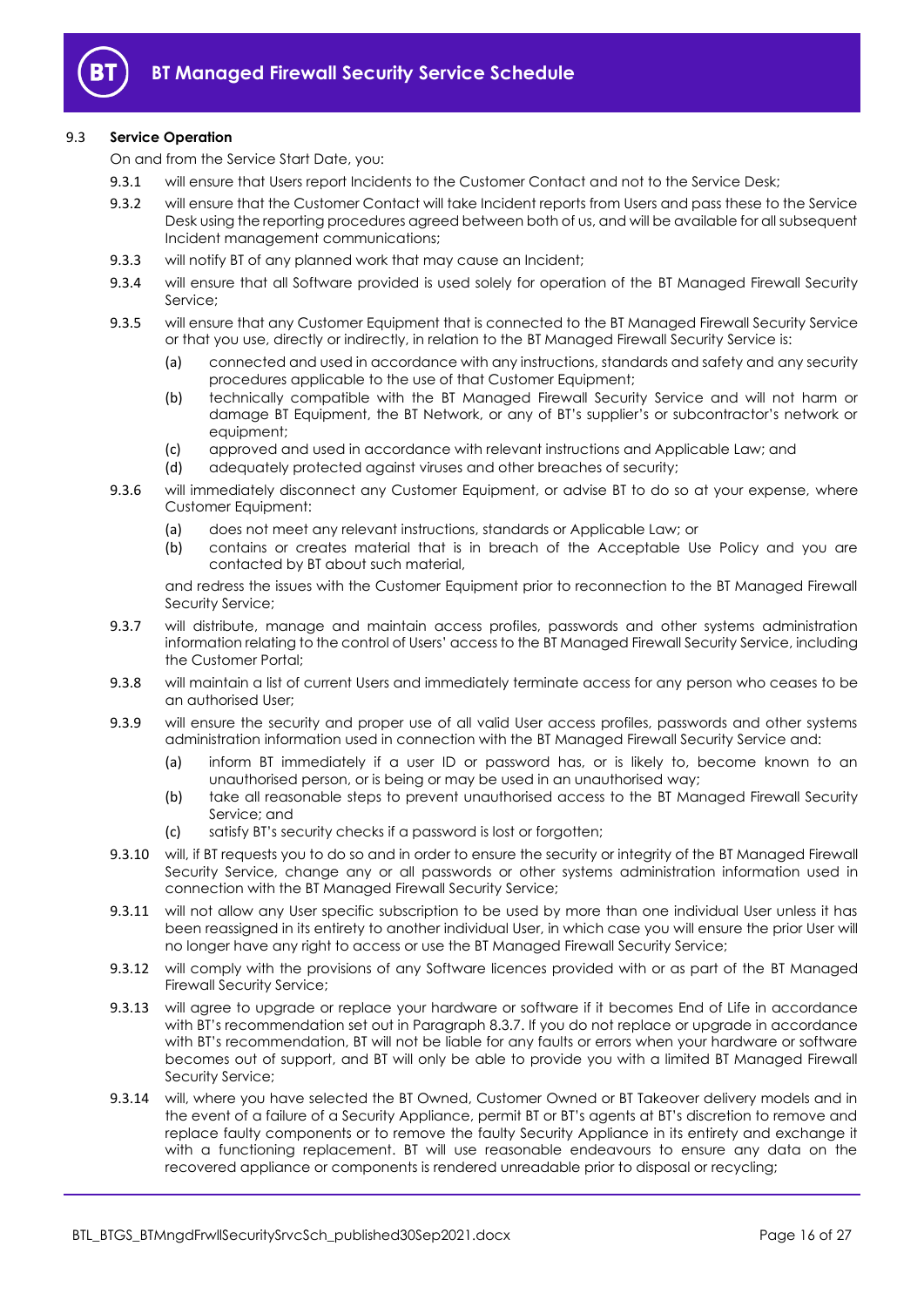

- 9.3.15 will request, if applicable, up to five login/password combinations for access to a Customer Portal for use by you or your agents. You may assign one login combination to BT's personnel. You are responsible for your agents' use of these IDs;
- 9.3.16 will, for the BT Takeover delivery model, provide access to BT to any licence user centre, existing support contracts, authorisation code(s) or other information required by specific vendors and provided at the time of provision for registering products; and
- 9.3.17 agree that:
	- (a) BT will not be liable for failure to supply or delay in supplying the BT Managed Firewall Security Service if another supplier delays or refuses the supply of an electronic communications service to BT and no alternative service is available at reasonable cost;
	- (b) BT will provide the BT Managed Firewall Security Service to you on an "**as is**" and "**as available**" basis. BT does not guarantee that the BT Managed Firewall Security Service:
		- (i) will be performed error-free or uninterrupted or that BT will correct all errors in the BT Managed Firewall Security Service;
		- (ii) will operate in combination with your content or applications or with any other software, hardware, systems or data;
		- (iii) including any products, information or other material you obtain under or in connection with this Contract, will meet your requirements; and
		- (iv) will detect or block all malicious threats;
	- (c) BT will not be liable in the event that Software updates from the supplier used to identify and control your network traffic (including malware signatures, URL categories or application definitions) contain errors or omissions, beyond making appropriate corrections (where reasonably possible) as soon as reasonably practical;
	- (d) you will own all right, title and interest in and to all of your information and will have sole responsibility for the legality, reliability, integrity, accuracy and quality of any of your information; and
	- (e) you will be responsible for results obtained from the use of the BT Managed Firewall Security Service, and for conclusions drawn from such use. BT will have no liability for any damage caused by errors or omissions in any information, instructions or scripts provided to BT by you in connection with the BT Managed Firewall Security Service, or any actions taken by BT at your direction.

#### 9.4 **The End of the Service**

On termination of the BT Managed Firewall Security Service by either of us you will:

- 9.4.1 provide BT with all reasonable assistance necessary to remove BT Equipment from the Sites;
- 9.4.2 disconnect any Customer Equipment from BT Equipment located at the Sites;
- 9.4.3 not dispose of or use BT Equipment, other than in accordance with BT's written instructions or authorisation;
- 9.4.4 arrange for any BT Equipment, including Software, located at the Site(s) to be returned to BT; and
- 9.4.5 be liable for any reasonable costs of recovery that BT incurs in recovering the BT Equipment.

## <span id="page-16-0"></span>**10 Notification of Incidents**

Where you become aware of an Incident:

- 10.1 the Customer Contact will report it to the Service Desk;
- <span id="page-16-2"></span>10.2 BT will give you a Ticket;
- <span id="page-16-3"></span>10.3 BT will inform you when BT believes the Incident is cleared and will close the Ticket when:
	- 10.3.1 you confirm that the Incident is cleared within 24 hours of being informed; or
	- 10.3.2 BT has attempted unsuccessfully to contact you, in the way agreed between both of us, in relation to the Incident and you have not responded within 24 hours of BT's attempt to contact you.
- <span id="page-16-4"></span>10.4 If you confirm that the Incident is not cleared within 24 hours of being informed, the Ticket will remain open and BT will continue to work to resolve the Incident.
- 10.5 Where BT becomes aware of an Incident, Paragraphs [10.2,](#page-16-2) [10.3](#page-16-3) and [10.4](#page-16-4) will apply.
- 10.6 BT will keep you informed throughout the course of the Incident resolution at regular intervals. Updates may be provided by telephone, email or through your BT My Account.

## <span id="page-16-1"></span>**11 Invoicing**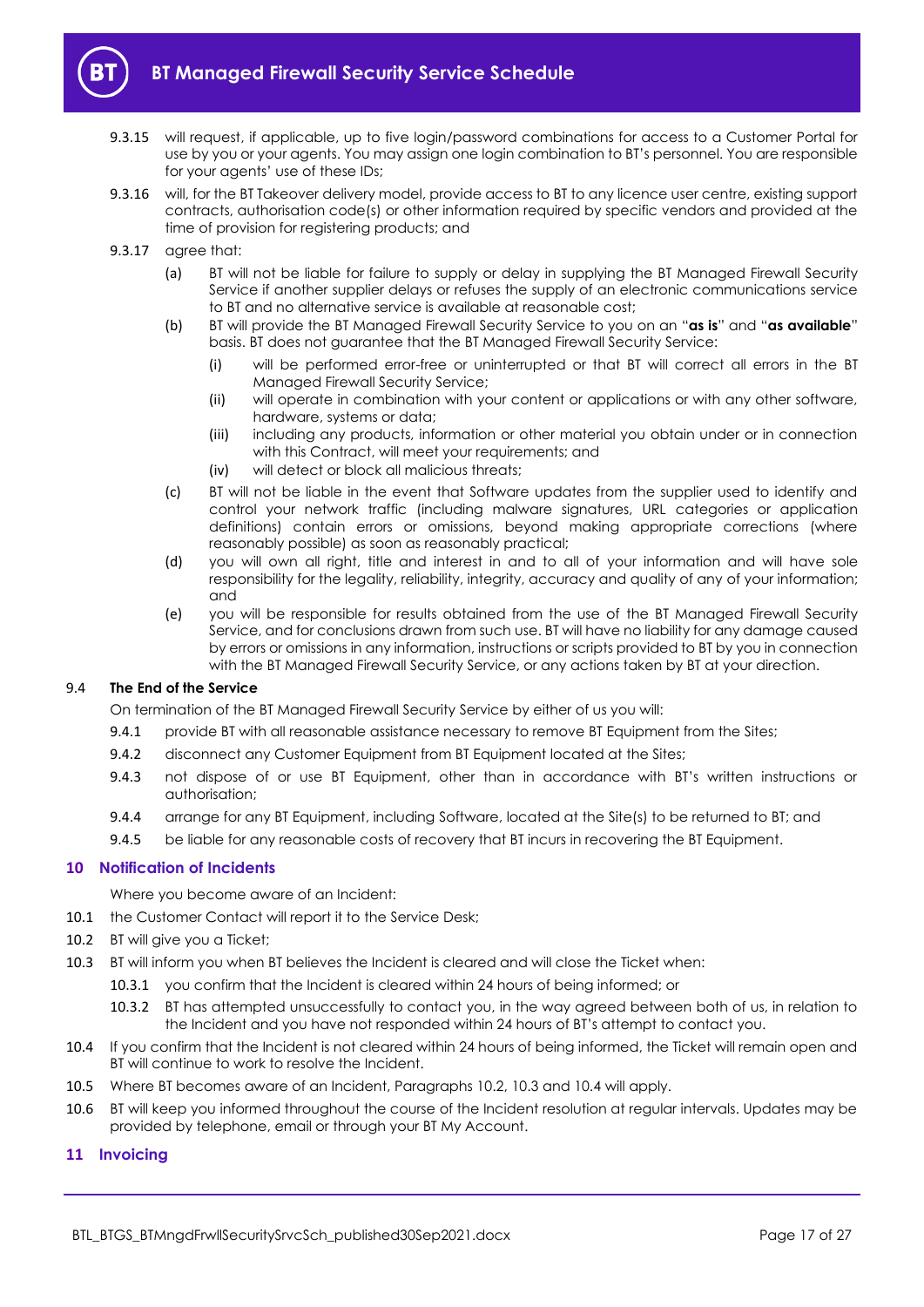

- <span id="page-17-2"></span>11.1 Unless stated otherwise in an applicable Order, BT will invoice you for the following Charges in the amounts set out in any applicable Order:
	- 11.1.1 Installation Charges, on the Service Start Date or monthly in arrears prior to the Service Start Date for any work carried out where the planned installation period is longer than one month;
	- 11.1.2 the following components, depending on the options selected in the Order:

<span id="page-17-0"></span>

| <b>Pricing Component</b>      | <b>One-time Charge</b>                                                                                                                                                                                                  | <b>Recurring Charge</b>                                                                                            | <b>Notes</b>                                                                                                                                                                                                    |
|-------------------------------|-------------------------------------------------------------------------------------------------------------------------------------------------------------------------------------------------------------------------|--------------------------------------------------------------------------------------------------------------------|-----------------------------------------------------------------------------------------------------------------------------------------------------------------------------------------------------------------|
| <b>Security Appliances</b>    | Charges relating to the<br>supply and installation of<br>Security Appliances<br>provided on an outright<br>sale basis will be invoiced<br>under the separate<br>contract for the purchase<br>of the Security Appliance. | Charges relating to the<br>supply and installation of<br>Security Appliances<br>provided on a rental basis. model. | Different charges apply according to<br>location and to different Security<br>Appliances, depending on vendor and                                                                                               |
| <b>Security Licenses</b>      | Charges relating to the<br>supply of one-off or<br>perpetual licences.                                                                                                                                                  | Charges relating to<br>recurring licenses and<br>supplier support contracts.                                       | Charges vary, usually according to the<br>number of your IP Addresses or Users.                                                                                                                                 |
| <b>Service Provision</b>      | Charges relating to project<br>management and<br>commissioning of the BT<br>N/A<br>Managed Firewall Security<br>Service.                                                                                                |                                                                                                                    | Also applies to in-life changes to the BT<br>Managed Firewall Security Service.                                                                                                                                 |
| <b>Service Management Fee</b> | Set-up                                                                                                                                                                                                                  | Monthly Management                                                                                                 | Covers provision and ongoing delivery<br>of Service Options, including Out of<br>Band management capability,<br>Incident management and proactive<br>monitoring of the BT Managed Firewall<br>Security Service. |
|                               |                                                                                                                                                                                                                         |                                                                                                                    | Covers implementation of CSP change<br>requests in accordance with the<br>reasonable use policy set out in<br>Paragraph 6.4.5.                                                                                  |
| <b>Professional Services</b>  | Consultancy                                                                                                                                                                                                             | N/A                                                                                                                | Initial (optional) capture of CSP. Ad<br>hoc consultancy as requested<br>(charged on a per day basis).                                                                                                          |
| Service De-Installation       | De-<br>Commissioning of the BT<br><b>Managed Firewall Security</b><br>Service.                                                                                                                                          | N/A                                                                                                                | Covers disconnection and removal of<br>BT Equipment from your Site at end of<br>Contract.                                                                                                                       |

11.1.3 any Termination Charges incurred are payable in accordance with Paragraph [12](#page-18-0) upon termination of the relevant BT Managed Firewall Security Service.

- <span id="page-17-1"></span>11.2 BT will charge you for changes to the CSP within its Service Management Fee. BT will invoice you for additional Charges where the changes are outside the scope of the Service Management Fee.
- 11.3 BT may invoice you for any of the following Charges in addition to those set out in the Order:
	- 11.3.1 Charges for investigating Incidents that you report to BT where BT finds no Incident or that the Incident is outside the Service Management Boundary or where (in the case of Service Wrap Only) the cause of the Incident was found to be as a result of faulty Customer Equipment;
	- 11.3.2 Charges for restoring the BT Managed Firewall Security Service if the BT Managed Firewall Security Service has been suspended in accordance with Clause 10.1.2 of the General Terms;
	- 11.3.3 Charges for cancelling the BT Managed Firewall Security Service in accordance with Clause 16 of the General Terms;
	- 11.3.4 Charges for expediting provision of the BT Managed Firewall Security Service at your request after you have been informed of the Customer Committed Date;
	- 11.3.5 Charges for the refresh or upgrade of appliances or applications if required by you, unless the refresh or upgrade is operationally necessary to enable BT to continue to provide the BT Managed Firewall Security Service. This does not apply to patching of applications or changes to the CSP. Any refresh or upgrade that is required as a result of capacity issues arising as a consequence of an increase in traffic or activation of new features will be charged to you;
	- 11.3.6 Charges incurred due to inaccuracies in information provided by you to BT, including the requirements of the CSP or the provisions of Paragraph [7.1;](#page-9-1) and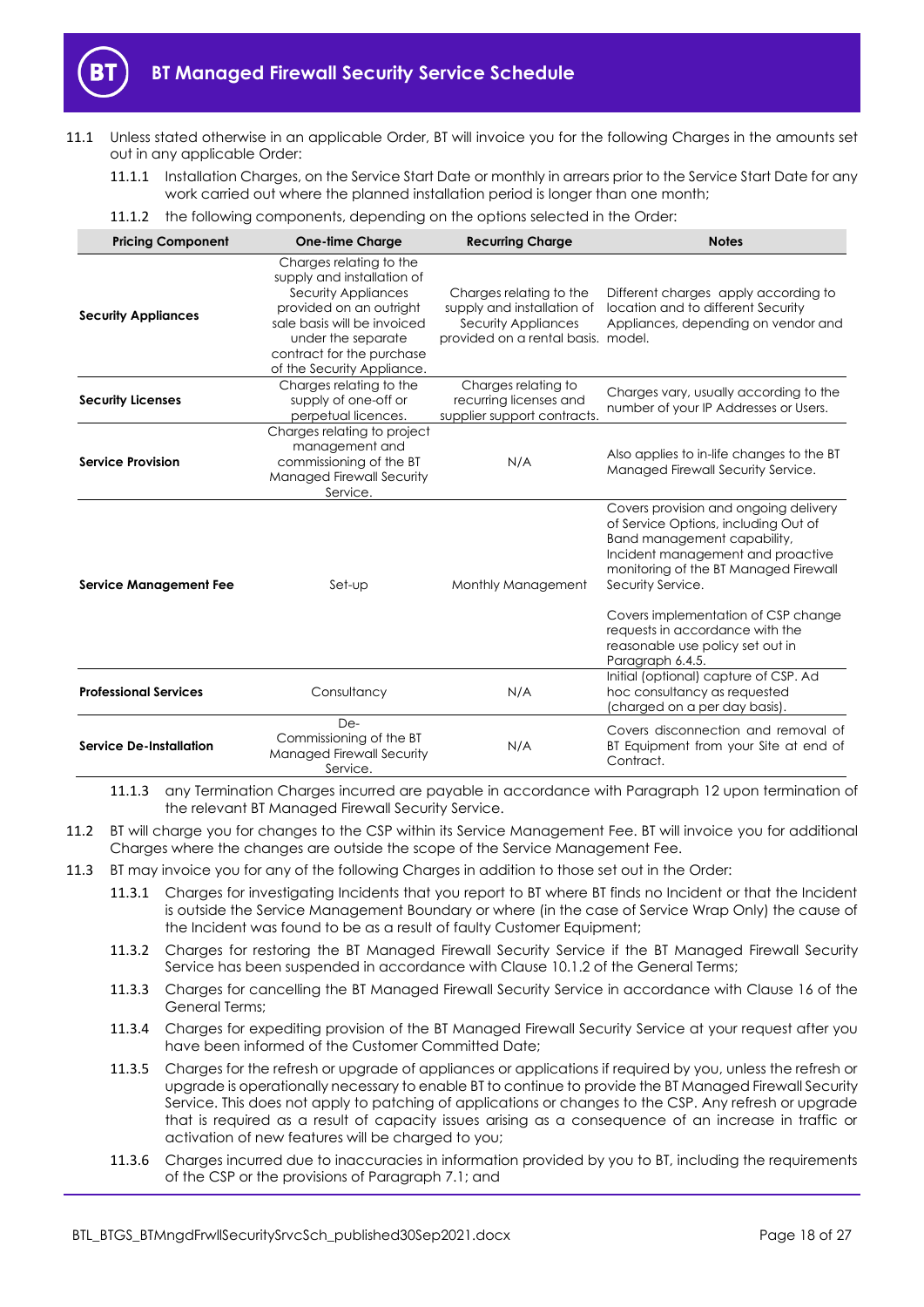

- 11.3.7 any other Charges set out in any applicable Order or the BT Price List or otherwise agreed between both of us.
- 11.4 Subject to Paragraph [11.1.1,](#page-17-2) the invoicing start date for the BT Managed Firewall Security Service is the Service Start Date.
- <span id="page-18-3"></span>11.5 BT will usually install and configure BT Equipment or Customer Equipment (where relevant) on the same day. If you require BT to delay configuration once the BT Equipment or Customer Equipment has been installed, BT may commence invoicing for the BT Equipment or Customer Equipment from the date of installation. If configuration is delayed for more than 30 days at your request, BT may commence invoicing for the BT Managed Firewall Security Service.

## <span id="page-18-0"></span>**12 Charges at the end of the Contract**

- <span id="page-18-4"></span>12.1 If you terminate the Contract or the BT Managed Firewall Security Service for convenience in accordance with Clause 17 of the General Terms you will pay BT:
	- 12.1.1 all outstanding Charges or payments due and payable under the Contract;
	- 12.1.2 any charges reasonably incurred by BT from a supplier as a result of early termination of the BT Managed Firewall Security Service;
	- 12.1.3 De-installation Charges where appropriate; and
	- 12.1.4 any unrecovered third party charges arising from cancellation of third party contracts.
- 12.2 In addition to the Charges set out at Paragraph [12.1](#page-18-4) above, if you terminate during the Minimum Period of Service you will pay BT:
	- 12.2.1 for any parts of the BT Managed Firewall Security Service that were terminated during the first 12 months of the Minimum Period of Service, Termination Charges, as compensation, equal to:
		- (a) 100 per cent of the Recurring Charges for any remaining months of the first 12 months of the Minimum Period of Service; and
		- (b) 20 per cent of the Recurring Charges for the remaining months, other than the first 12 months of the Minimum Period of Service, with the exception of the Recurring Charges for the Security Appliances provided on a rental basis which will be 100 per cent of the Recurring Charges for the remaining months; and
		- (c) any waived Installation Charges; and
	- 12.2.2 for any parts of the BT Managed Firewall Security Service that were terminated after the first 12 months of the Minimum Period of Service, Termination Charges, as compensation, equal to 20 per cent of the Recurring Charges for any remaining months of the Minimum Period of Service, with the exception of the Recurring Charges for the Security Appliances provided on a rental basis which will be 100 per cent of the Recurring Charges for any remaining months of the Minimum Period of Service.

## <span id="page-18-1"></span>**13 Service Amendment**

- <span id="page-18-5"></span>13.1 You may request, by giving BT Notice, a change to:
	- 13.1.1 an Order for the BT Managed Firewall Security Service (or part of an Order) at any time before the applicable Service Start Date; or
	- 13.1.2 the BT Managed Firewall Security Service at any time after the Service Start Date,

and where BT agrees to the change you will pay any additional Charges.

- 13.2 If you request a change in accordance with Paragraph [13.1](#page-18-5), except where a change results from BT's failure to comply with its obligations under the Contract, BT will, within a reasonable time, provide you with a written estimate, including:
	- 13.2.1 the likely time required to deliver the changed BT Managed Firewall Security Service; and
	- 13.2.2 any changes to the Charges due to the changed BT Managed Firewall Security Service.
- 13.3 BT has no obligation to proceed with any change that you request in accordance with Paragrap[h 13.1,](#page-18-5) unless and until the necessary changes to the Charges, implementation timetable and any other relevant terms of the Contract to take account of the change are agreed between both of us in writing.
- 13.4 If BT changes a BT Managed Firewall Security Service prior to the Service Start Date because you have given BT incomplete or inaccurate information, BT may, acting reasonably, apply additional Charges.

#### <span id="page-18-2"></span>**14 IP Addresses and Domain Names**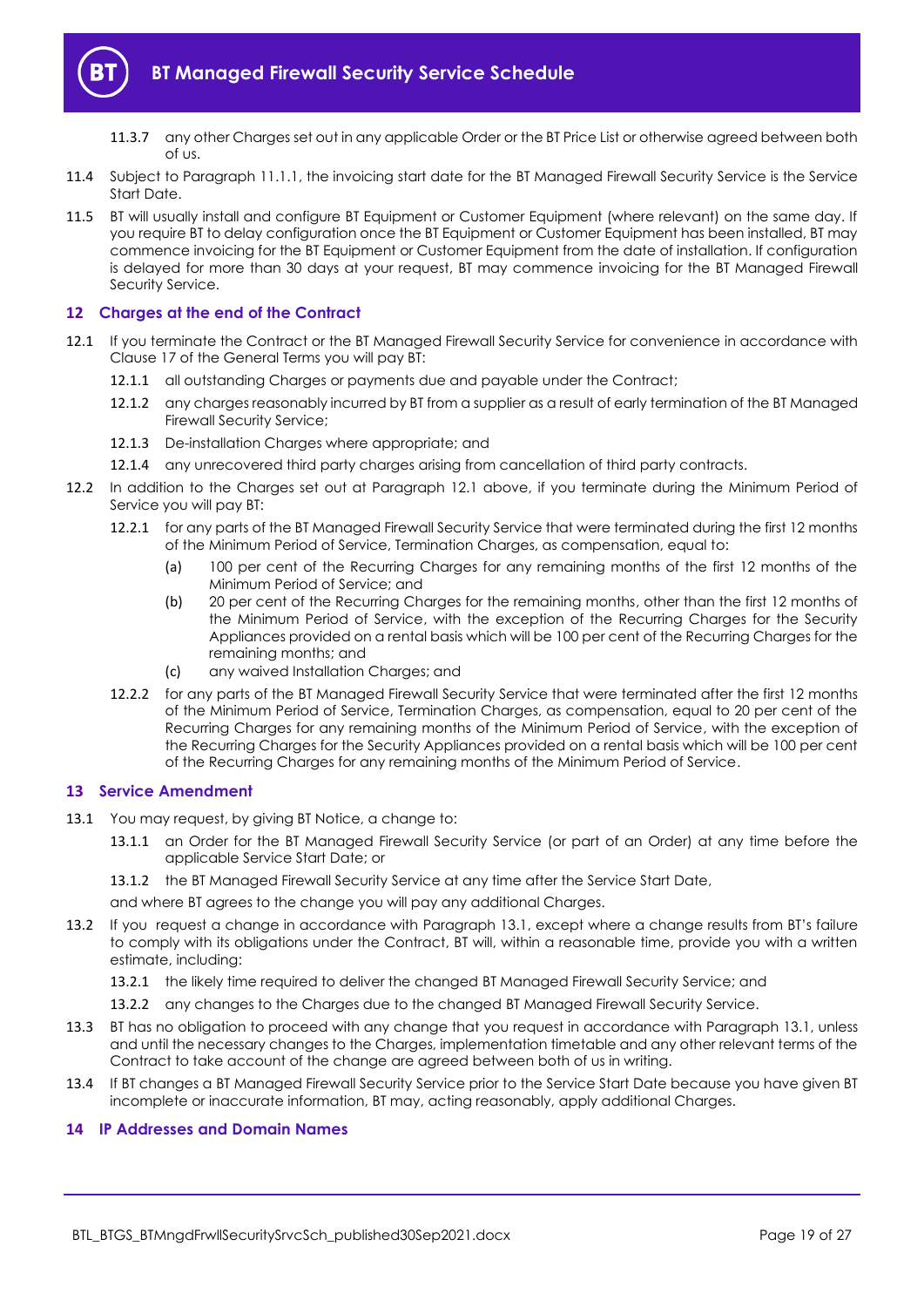

- 14.1 Except for IP Addresses expressly registered in your name, all IP Addresses and Domain Names made available with the BT Managed Firewall Security Service will at all times remain BT's property or the property of BT's suppliers and are non-transferable.
- 14.2 All of your rights to use such IP Addresses or Domain Names will cease on termination or expiration of the BT Managed Firewall Security Service.
- 14.3 BT cannot ensure that any requested Domain Name is available from or approved for use by the applicable Regional Internet Registry and BT has no liability for any failure in the Domain Name registration, transfer or renewal process.
- 14.4 You will not use IP Addresses that you do not own or that are incorrectly specified and you will be responsible for the use of IP Addresses within your network. BT may apply additional Charges for dealing with changes or Incidents that occur as a result of incorrect / illegal IP Addressing schemes.
- 14.5 You warrant that you are the owner of, or are authorised by the owner of, the trade mark or name that you wish to use as a Domain Name, and that such Domain Name will not infringe the rights of any person in a corresponding trade mark or name.
- 14.6 You will pay all fees associated with registration and maintenance of your Domain Name, and will reimburse BT for any and all fees that BT pays to any applicable Regional Internet Registry, and thereafter pay such fees directly to the applicable Regional Internet Registry.

## <span id="page-19-0"></span>**15 BT Equipment**

15.1 BT Equipment will remain BT's property at all times and risk in BT Equipment will pass to you upon delivery, whether or not the BT Equipment has been installed.

#### <span id="page-19-1"></span>**16 WEEE Directive**

- <span id="page-19-2"></span>16.1 You will comply with Article 13 of the Waste Electrical and Electronic Equipment Directive 2012 ("**WEEE Directive**") for the costs of collection, treatment, recovery, recycling and environmentally sound disposal of any equipment supplied under the Contract that has become waste electrical and electronic equipment ("**WEEE**").
- 16.2 For the purposes of Article 13 of the WEEE Directive this Paragraph [16](#page-19-1) is an alternative agreement to finance the collection, treatment, recovery, recycling and environmentally sound disposal of WEEE.
- 16.3 You will comply with any information recording or reporting obligations imposed by the WEEE Directive.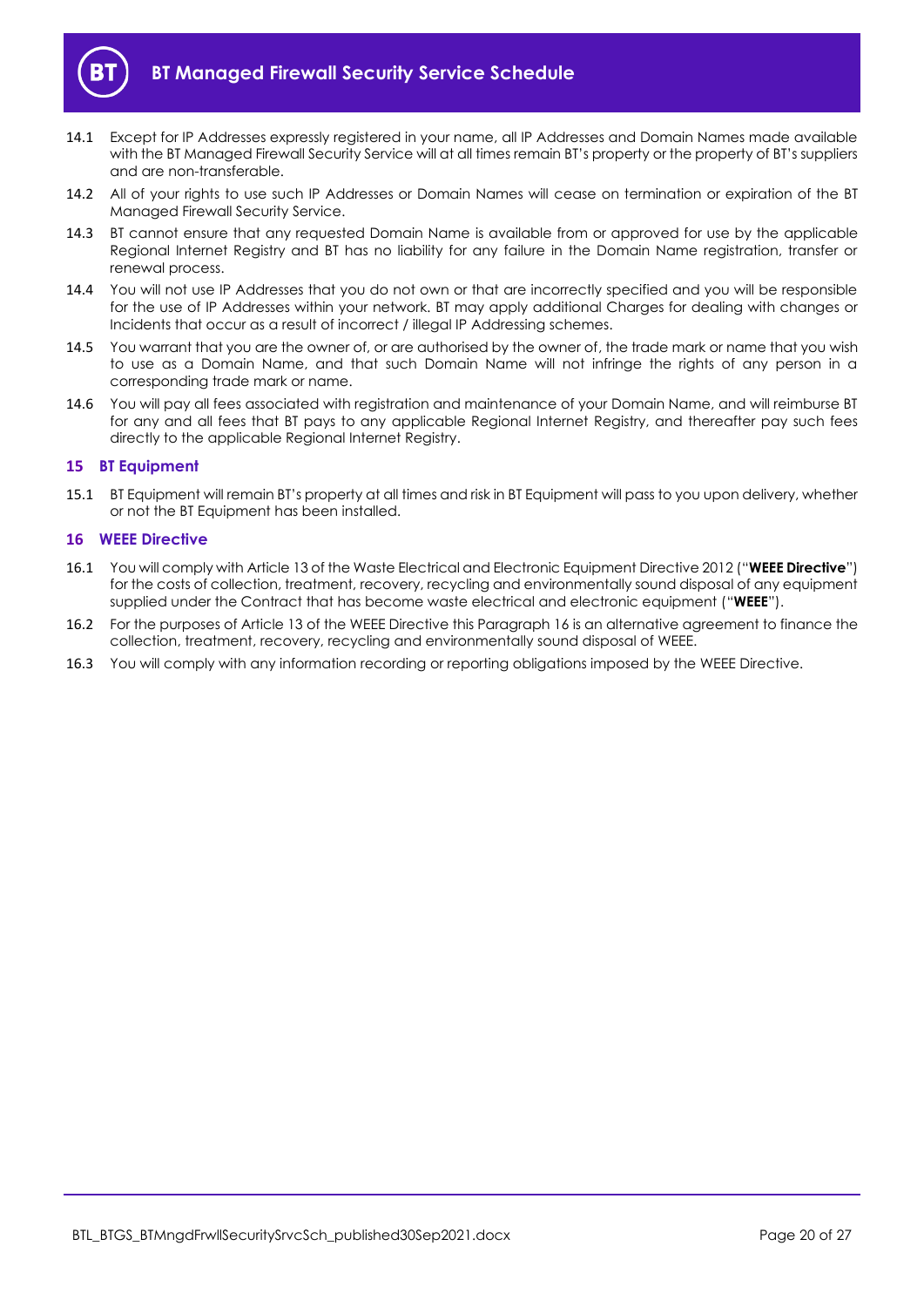

# <span id="page-20-0"></span>**Part C – Service Levels**

#### <span id="page-20-1"></span>**17 On Time Delivery**

#### <span id="page-20-7"></span>17.1 **On Time Delivery Service Level**

17.1.1 BT will deliver the BT Managed Firewall Security Service on or before the Customer Committed Date (the "**On Time Delivery Service Level**").

#### <span id="page-20-3"></span>17.2 **On Time Delivery Service Credits**

- 17.2.1 If BT does not meet the On Time Delivery Service Level, you may claim On Time Delivery Service Credits for each day after the Customer Committed Date until the BT Managed Firewall Security Service is delivered at the Site, as set out in this Paragraph [17.2.](#page-20-3)
- 17.2.2 You may claim On Time Delivery Service Credits by reporting any failure to meet the On Time Delivery Service Level to the Service Desk in accordance with Paragrap[h 10.](#page-16-0)
- 17.2.3 On Time Delivery Service Credits are available up to a maximum amount equal to 100 per cent of the monthly Recurring Charge for the affected Site or Circuit.
- 17.2.4 If both of us have agreed a revised Customer Committed Date in writing, or if BT exercises BT's right to revise the Customer Committed Date as set out in Paragraph [17.3.1,](#page-20-4) the calculation of any On Time Delivery Service Credits will be made by reference to the revised Customer Committed Date.

#### <span id="page-20-4"></span>17.3 **Exceptions**

- 17.3.1 If you request a change to the BT Managed Firewall Security Service or any part of the BT Managed Firewall Security Service, including any BT Equipment or Customer Equipment or any IP Address location, or delay the completion of your obligations as set out in Paragrap[h 9,](#page-12-0) then BT may change the Customer Committed Date to accommodate that change or delay.
- 17.3.2 The On-Time Delivery Service Level does not apply to upgrades or changes to the BT Managed Firewall Security Services, unless these require the installation of new components and have an agreed delivery date, in which case the Customer Committed Date will be that agreed delivery date.
- 17.3.3 BT may expedite delivery of the BT Managed Firewall Security Service for operational reasons or in response to a request from you, but this will not revise the Customer Committed Date.

#### <span id="page-20-2"></span>**18 Service Availability**

#### <span id="page-20-6"></span>18.1 **Availability Service Level**

- 18.1.1 From the Service Start Date, BT will provide the BT Managed Firewall Security Service with a target availability corresponding to the agreed SLA Category for the BT Managed Firewall Security Service as set out in the table in Paragraph [18.2.2](#page-20-5) below (the "**Availability Service Level**").
- 18.1.2 You may request Availability Service Credits for Qualifying Incidents at either:
	- (a) the Standard Availability Service Credit Rate, as set out in Paragraph [18.3.5;](#page-21-2) or
	- (b) as applicable, the Elevated Availability Service Credit Rate, as set out in Paragraph [18.3.6.](#page-21-3)

#### 18.2 **SLA Categories**

- 18.2.1 The SLA Categories depend on a number of factors, including:
	- (a) any applications you deploy and any CSP you implement;
	- (b) the broader network and server environment including any resilient elements; and
	- (c) the physical location of the Security Appliances and availability of on-Site field support.
- <span id="page-20-5"></span>18.2.2 The following table sets out the Availability Annual Targets, the Maximum Annual Availability Downtime, the Maximum Monthly Availability Downtime, the Standard Availability Service Credit Rate, the Elevated Availability Service Credit Rate and the Service Credit Interval for each SLA Category:

| <b>SLA</b><br>Category | <b>Availability</b><br><b>Annual Target</b> | Maximum<br>Annual<br><b>Availability</b><br><b>Downtime</b> | Maximum<br><b>Monthly</b><br><b>Availability</b><br>Downtime | <b>Standard</b><br>Availability<br><b>Service Credit</b><br>Rate | Elevated<br><b>Availability</b><br><b>Service Credit</b><br>Rate | <b>Service Credit</b><br>Interval |
|------------------------|---------------------------------------------|-------------------------------------------------------------|--------------------------------------------------------------|------------------------------------------------------------------|------------------------------------------------------------------|-----------------------------------|
| $Cat A++$              | $\geq$ 99.999%                              | 5 minutes                                                   | 0 minutes                                                    | 4%                                                               | 8%                                                               | 5 min                             |
| $Cat A+$               | $\geq 99.99\%$                              | l hour                                                      | 0 minutes                                                    | 4%                                                               | 8%                                                               | 15 min                            |
| Cat A1                 | $\geq 99.97\%$                              | 3 hours                                                     | 0 minutes                                                    | 4%                                                               | 8%                                                               | hour                              |
| Cat A                  | $\geq 99.95\%$                              | 4 hours                                                     | 0 minutes                                                    | 4%                                                               | 8%                                                               | hour                              |
| Cat B                  | $\geq 99.90\%$                              | 8 hours                                                     | I hour                                                       | 4%                                                               | 8%                                                               | hour                              |
| Cat C                  | $\geq 99.85\%$                              | 13 hours                                                    | 3 hours                                                      | 4%                                                               | 4%                                                               | hour                              |
| Cat D                  | $\geq 99.80\%$                              | 17 hours                                                    | 5 hours                                                      | 4%                                                               | 4%                                                               | hour                              |
| Cat E                  | $\geq 99.70\%$                              | 26 hours                                                    | / hours                                                      | 4%                                                               | 4%                                                               | hour                              |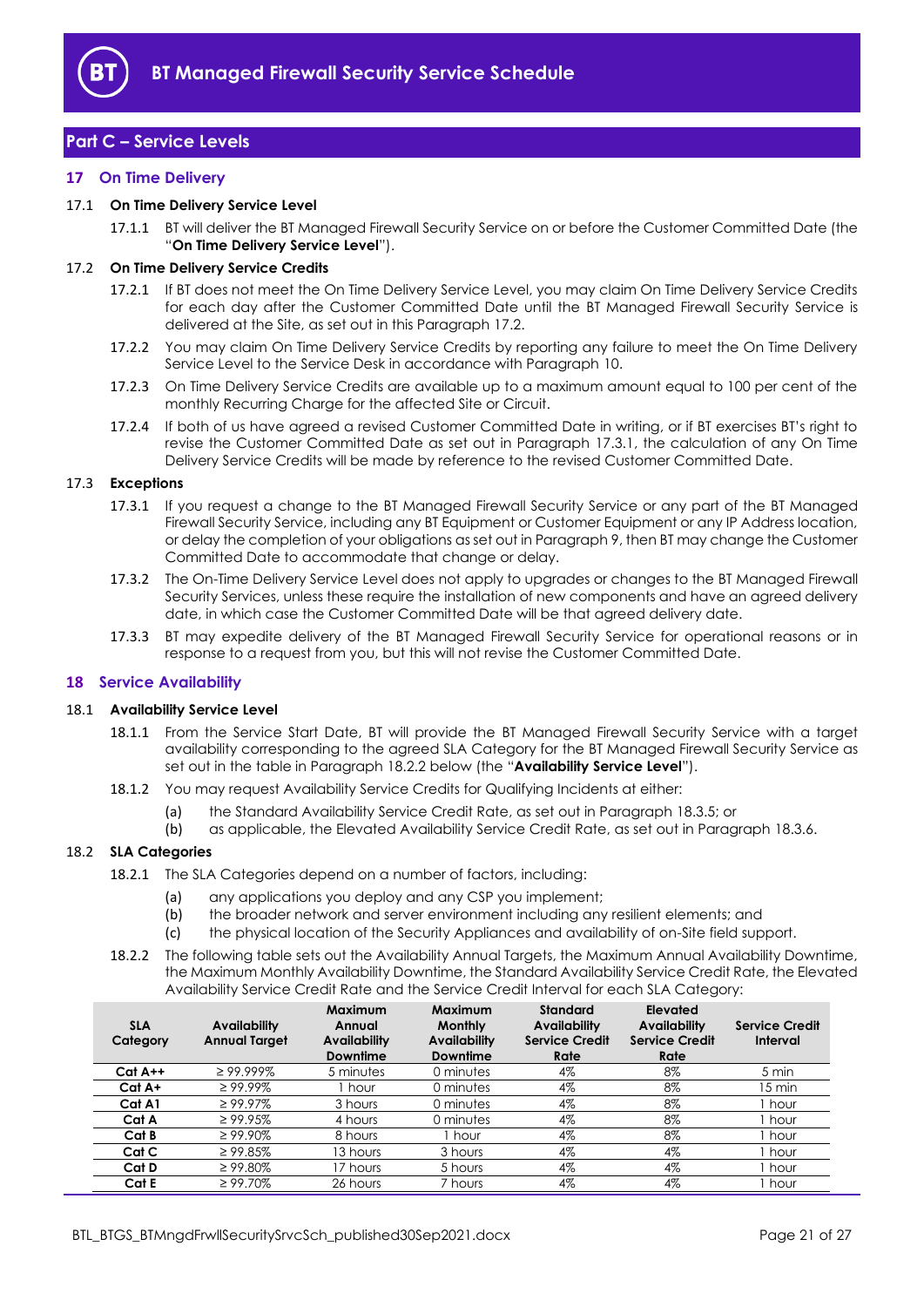

# **BT Managed Firewall Security Service Schedule**

| <b>SLA</b><br>Category | Availability<br><b>Annual Target</b> | Maximum<br>Annual<br>Availability<br><b>Downtime</b> | <b>Maximum</b><br><b>Monthly</b><br><b>Availability</b><br><b>Downtime</b> | Standard<br><b>Availability</b><br><b>Service Credit</b><br>Rate | Elevated<br><b>Availability</b><br><b>Service Credit</b><br>Rate | <b>Service Credit</b><br>Interval |
|------------------------|--------------------------------------|------------------------------------------------------|----------------------------------------------------------------------------|------------------------------------------------------------------|------------------------------------------------------------------|-----------------------------------|
| Cat F                  | $\geq 99.50\%$                       | 43 hours                                             | 9 hours                                                                    | 4%                                                               | 4%                                                               | hour                              |
| Cat G                  | $\geq 99.00\%$                       | 87 hours                                             | 11 hours                                                                   | 4%                                                               | 4%                                                               | hour                              |
| Cat H                  | $\geq 98.00\%$                       | 175 hours                                            | 13 hours                                                                   | 4%                                                               | 4%                                                               | hour                              |
| Cat I                  | $\geq 97.00\%$                       | 262 hours                                            | 15 hours                                                                   | 4%                                                               | 4%                                                               | hour                              |

#### <span id="page-21-4"></span>18.3 **Availability Service Credits**

- 18.3.1 If a Qualifying Incident occurs, BT will measure and record the Availability Downtime for the Site starting from when you report or BT gives you notice of a Qualifying Incident, and ending when BT closes the Incident in accordance with Paragraph [10.3.](#page-16-3)
- <span id="page-21-5"></span>18.3.2 BT will measure the Availability Downtime in units of full minutes during the Local Contracted Business Hours for Access Line Incidents, and during the Contracted Maintenance Hours for BT Equipment Incidents. Where the BT Managed Firewall Service is connected to a third party network, the Availability Service Level will not apply.
- <span id="page-21-7"></span>18.3.3 Following the measurement taken in accordance with Paragraph [18.3.1](#page-21-4) and Paragraph [18.3.2,](#page-21-5) BT will calculate the cumulative Availability Downtime for the calendar month(s) in which the Qualifying Incident occurred (the "**Cumulative Monthly Availability Downtime**") and for the previous 12 consecutive calendar months (the "**Cumulative Annual Availability Downtime**").
- 18.3.4 In the event a Site has been installed for less than 12 consecutive months, BT will apply an assumed Cumulative Annual Availability Downtime for the previous 12 consecutive months for that Site or Circuit using the Availability Downtime data recorded to date.
- <span id="page-21-2"></span>18.3.5 If the Cumulative Monthly Availability Downtime of the Site exceeds the Maximum Monthly Availability Downtime, you may request Availability Service Credits at the Standard Availability Service Credit Rate for each stated Service Credit Interval above the Maximum Monthly Availability Downtime.
- <span id="page-21-3"></span>18.3.6 If the Cumulative Annual Availability Downtime of the Site or Circuit exceeds the Maximum Annual Availability Downtime, you may request Availability Service Credits for all further Qualifying Incidents at the Elevated Availability Service Credit Rate for each started Service Credit Interval above the Maximum Annual Availability Downtime up to and until the Cumulative Annual Availability Downtime by BT Managed Firewall Security Service is less than the Maximum Annual Availability Downtime.
- 18.3.7 Availability Service Credits are available up to a maximum amount equal to 100 per cent of the monthly Recurring Charges.

#### <span id="page-21-0"></span>**19 Resiliency Restoration**

#### <span id="page-21-8"></span>19.1 **Resiliency Restoration Service Level**

Where you have purchased a Resilient Service and experience loss of BT Managed Firewall Security Service on any Resilient Component (which does not amount to a Severity Level 1 Incident), BT aims to restore the BT Managed Firewall Security Service to the affected Resilient Components within one Business Day of you reporting the Incident, or BT detecting the Incident, ("**Resiliency Restoration Service Level**"). The Resiliency Restoration Service Level will not apply where there is a Qualifying Incident (in which case, the Availability Service Level will apply, in accordance with Paragraph [18\)](#page-20-2).

#### 19.2 **Resiliency Restoration Service Credits**

- 19.2.1 If the affected Resilient Components are not restored within one Business Day, you may request a Resilience Restoration Service Credit for each commenced hour in excess of the Resiliency Restoration Service Level.
- 19.2.2 This Service Credit only applies where the Resilient Component is covered by an on-Site maintenance agreement of next Business Day or shorter.

#### <span id="page-21-1"></span>**20 Requests for Service Credits**

- <span id="page-21-6"></span>20.1 You may request applicable Service Credits within 28 days of the end of the calendar month in which an Incident occurred by providing details of the reason for the claim. Any failure by you to submit a request in accordance with this Paragraph [20.1](#page-21-6) will constitute a waiver of any claim for Service Credits for that calendar month.
- 20.2 Upon receipt of a valid request for Service Credits in accordance with Paragrap[h 20.1;](#page-21-6)
	- 20.2.1 BT will issue you with the applicable Service Credits by deducting those Service Credits from your invoice within two billing cycles of the request being received; and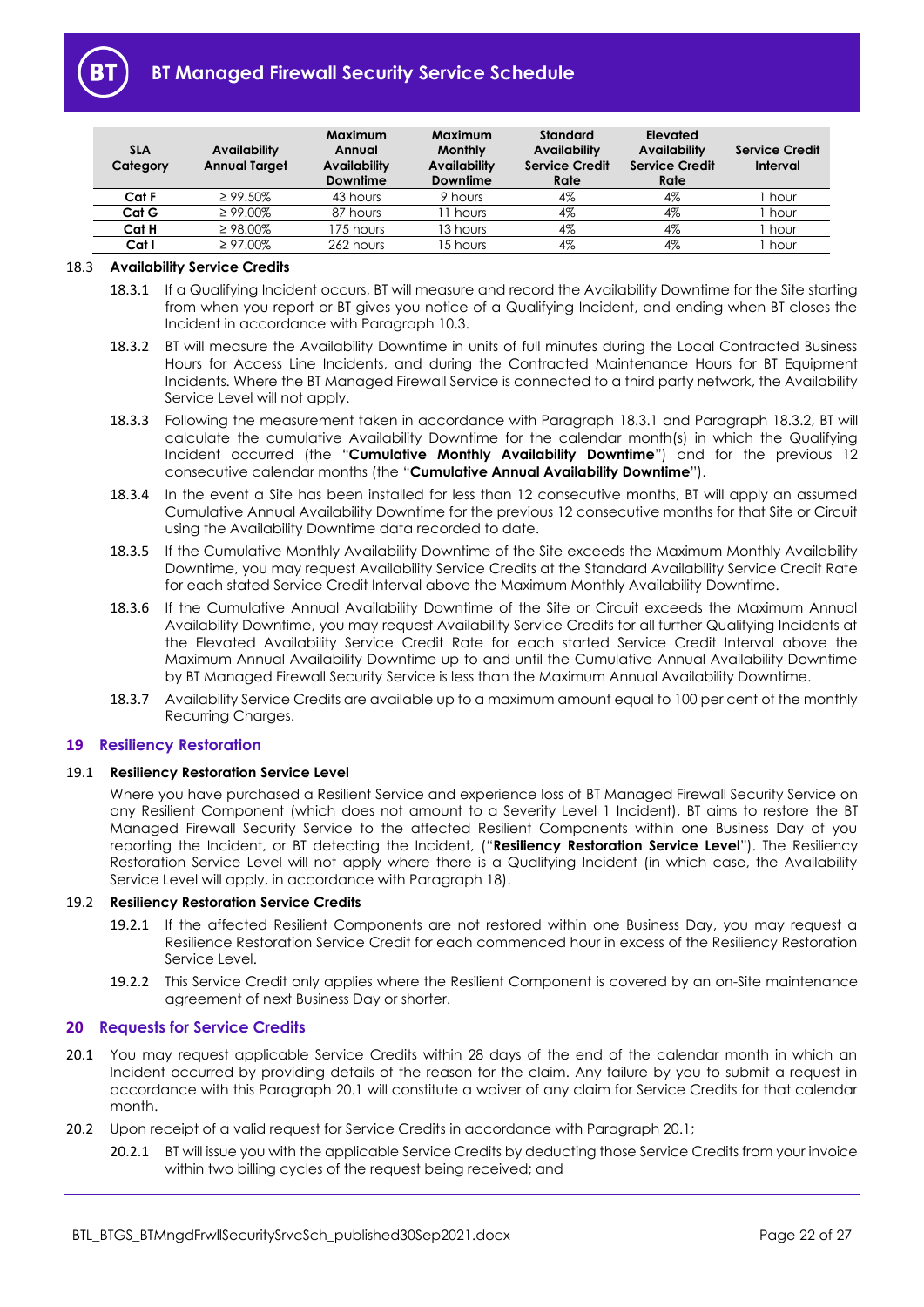

- 20.2.2 following termination of the Contract where no further invoices are due to be issued by BT, BT will pay you the Service Credits in a reasonable period of time.
- 20.3 Service Credits for all Service Levels will be aggregated and are available up to a maximum amount equal to 100 per cent of the monthly Recurring Charge for the affected BT Managed Firewall Security Service.
- 20.4 All Service Levels and Service Credits will be calculated in accordance with information recorded by, or on behalf of, BT.
- 20.5 The Service Levels under this Schedule will not apply:
	- 20.5.1 in the event that Clause 8 of the General Terms applies;
	- 20.5.2 during any trial period of the BT Managed Firewall Security Service;
	- 20.5.3 to failures due to any Force Majeure Event:
	- 20.5.4 if you cause a delay or do not provide any requested information in accordance with any reasonable timescales BT tells you about;
	- 20.5.5 if your hardware or software becomes End of Life and BT has notified you of this in accordance with Paragrap[h 8.3.7](#page-11-5) and you choose not to replace or upgrade the applicable hardware or software; or
	- 20.5.6 to any Incident not reported in accordance with Paragrap[h 10](#page-16-0) above.

#### <span id="page-22-0"></span>**21 CSP Change Request Delivery Time Targets**

- 21.1.1 Targets apply to Urgent Changes and Standard Changes.
- 21.1.2 If you submit a change with more than five lines of changes, the target times below will not apply.
- 21.1.3 The completion time for the change will be notified to you by BT.
- 21.1.4 The response time for the changes is listed below:

| <b>Reauest</b>                     | <b>Target Implementation</b> |
|------------------------------------|------------------------------|
| Urgent Change and Emergency Change | 4 Hours                      |
| <b>Standard Change</b>             | 8 Hours                      |

21.1.5 Service Credits do not apply to CSP change requests and to the Vulnerability Notification and Patching Service Option.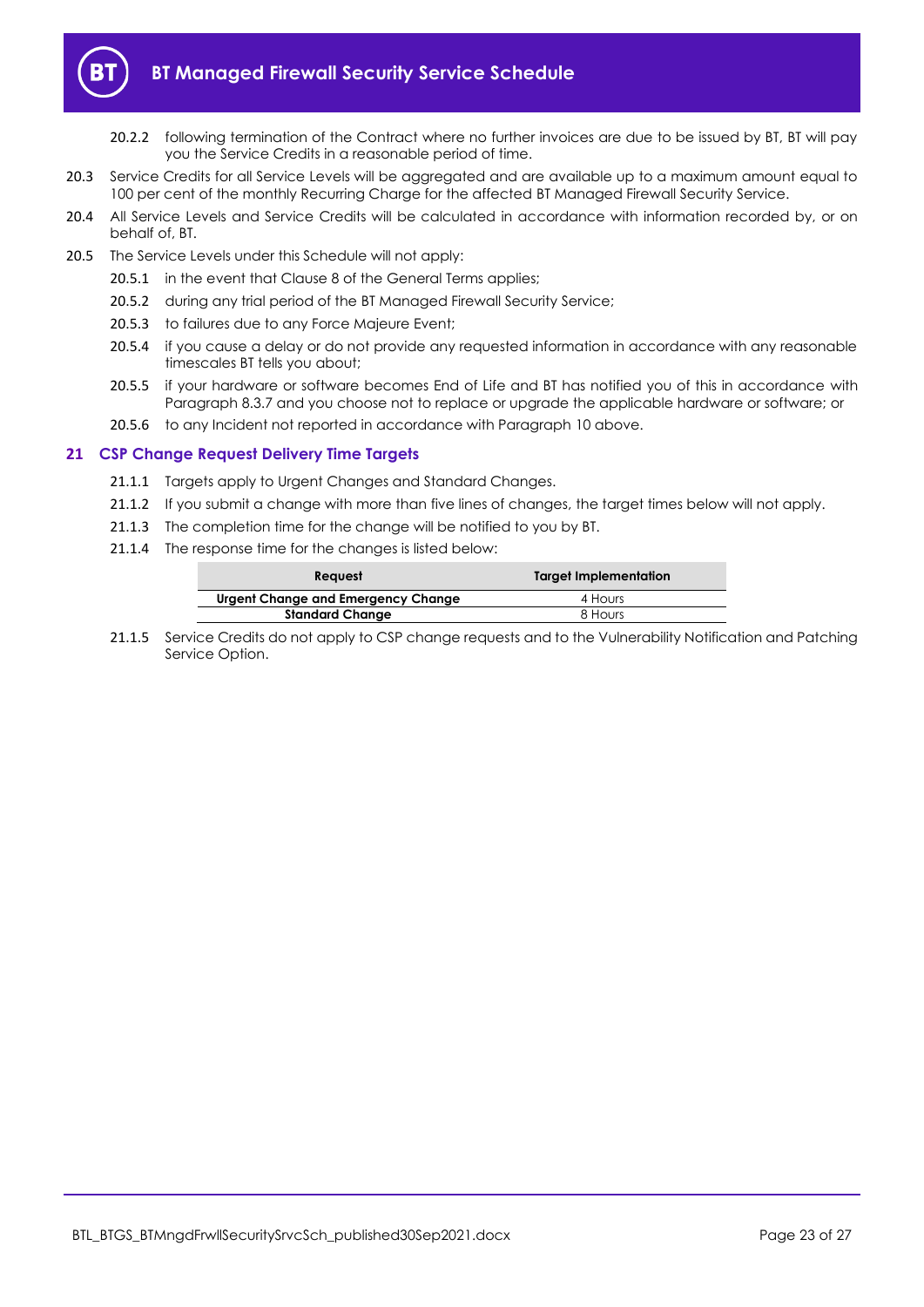

# <span id="page-23-0"></span>**Part D – Defined Terms**

## <span id="page-23-1"></span>**22 Defined Terms**

In addition to the defined terms in the General Terms, capitalised terms in this Schedule will have the following meanings (and in the case of conflict between these defined terms and the defined terms in the General Terms, these defined terms will take precedence for the purposes of this Schedule):

"**Acceptance Test Period**" has the meaning given in Paragraph [9.2.1.](#page-14-5)

"**Acceptance Tests**" means those objective tests conducted by you, which, when passed confirm that you accept the BT Managed Firewall Security Service and that the BT Managed Firewall Security Service is ready for use save for any minor non-conformities, which will be resolved as an Incident as set out in Paragraph [10.](#page-16-0)

"**Access Line**" means a Circuit connecting the Site(s) to the BT Network.

"**Active Active**" has the meaning give in Paragraph [3.1.11\(d\).](#page-6-6)

"**Active Passive**" has the meaning given in Paragraph [3.1.11\(d\).](#page-6-6)

"**Automated IOC Blocking**" has the meaning given in Paragraph [3.1.15\(b\)\(i\)](#page-6-3)

"**Availability**" means the period of time when the BT Managed Firewall Security Service is functioning.

"**Availability Downtime**" means the period of time during which a Qualifying Incident exists as measured by BT in accordance with Paragrap[h 18.3.1.](#page-21-4)

"**Availability Service Credit**" means the Service Credit calculated at the Standard Availability Service Credit Rate or at the Elevated Availability Service Credit Rate as applicable.

"**Availability Service Level**" has the meaning given in Paragraph [18.1.1.](#page-20-6)

"**BT Blocklist**" means any IOCs which BT has identified using its Eagle-I Platform.

"**BT Managed Firewall Security Service**" has the meaning given in Paragrap[h 1.1.](#page-1-3)

"**BT Managed Security Service**" means a range of graded security management services which can be used in association with, and as an overlay to the BT Managed Firewall Security Service.

"**BT Managed Security Service Schedule to the General Terms**" means a Schedule for the BT Managed Security Service that is available at<https://www.bt.com/terms> and upon request.

"**BT Network**" means the communications network owned or leased by BT and used to provide the BT Managed Firewall Security Service.

"**BT Owned**" has the meaning given to in Paragraph [2.1.3\(a\).](#page-2-3)

"**BT Price List**" means the document containing a list of BT's charges and terms that may be accessed at: http://www.bt.com/pricing (or any other online address that BT may advise you).

"**BT Takeover**" has the meaning given in Paragraph [2.1.3\(c\).](#page-2-4)

"**Business Hours**" means between the hours of 0800 and 1700 in a Business Day.

"**Circuit**" means any line, conductor, or other conduit between two terminals by which information is transmitted. "**Contracted Maintenance Hours**" means the times during which BT will provide maintenance for BT Equipment, which will be Business Hours unless specified otherwise in the Order.

"**Critical CVSS score**" means a CVSS score range from 9.0 to 10.0.

"**Cumulative Annual Availability Downtime**" has the meaning given in Paragraph [18.3.3.](#page-21-7)

"**Cumulative Monthly Availability Downtime**" has the meaning given in Paragrap[h 18.3.3.](#page-21-7)

"**Customer Committed Date**" has the meaning given in Paragraph [8.1.3.](#page-10-5)

"**Customer Contact**" has the meaning given in Paragraph [9.1.1.](#page-12-5)

"**Customer Equipment**" means any equipment (including any purchased and owned by the customer) and any software, other than BT Equipment, used by you in connection with a BT Managed Firewall Security Service.

"**Customer Portal**" means one or more webpages made available to you by BT to provide for one or more specific functions in relation to the BT Managed Firewall Security Service.

"**Customer Owned**" has the meaning given in Paragrap[h 2.1.3\(b\).](#page-2-5)

"**CSP**" means your customer security policy containing the security rules, set and owned by you, that are applied to the BT Equipment or Customer Equipment and determine the operation of the BT Managed Firewall Security Service.

"**CVSS**" means Common Vulnerability Scoring System v3.0.

"**De-installation Charges**" means the charges payable by you on de-installation of the BT Managed Firewall Security Service that will be equal to the then current rates for Installation Charges on the date of de-installation. "**DMZ**" means de-militarised zone.

"**Domain Name**" means a readable name on an Internet page that is linked to a numeric IP Address.

"**Eagle-I Enhanced Firewall Service**" means the Service Option specified at Paragraph [3.1.15](#page-6-7) above.

"**Eagle-I Platform**" means the solution through which BT shall identify IOCs .

"**Elevated Availability Service Credit Rate**" means the applicable rate as set out in the table at Paragraph [18.2.2](#page-20-5) for the relevant SLA Category.

"**Emergency Change**" means a change that requires immediate attention from SOC to address a live, service impacting issue that you are experiencing. Emergency Change should be used only as a last resort.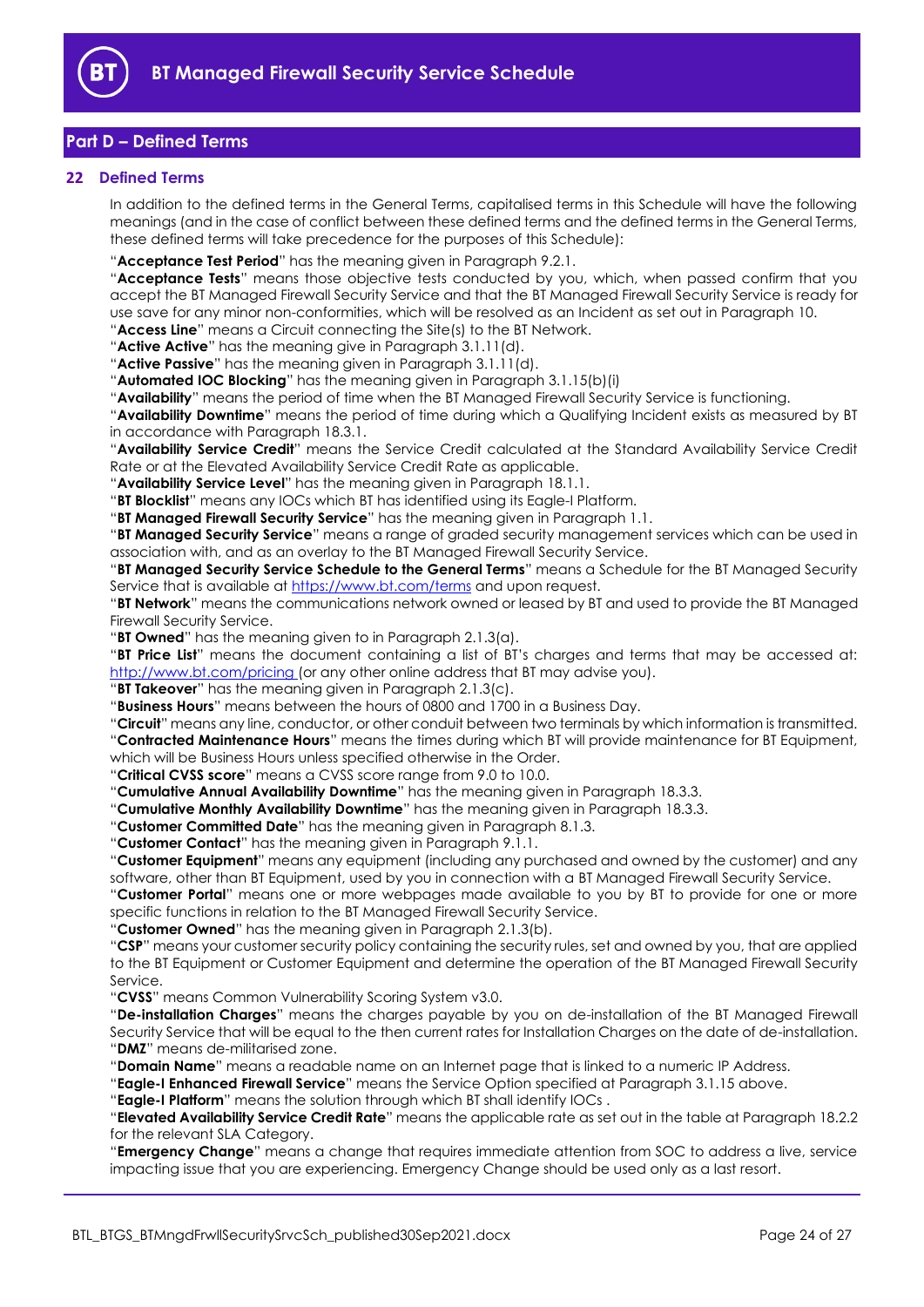

"**Enabling Service**" has the meaning given in Paragrap[h 5.1.](#page-7-5)

"**End of Life**" means any hardware or software that is no longer supported by the manufacturer, vendor or supplier and is incapable of cost-effective upgrade or update to a supported version. BT can only provide limited support if your hardware or software reaches this stage.

"**Existing Blocklist Enhancement**" has the meaning given in Paragraph [3.1.15\(a\)\(ii\).](#page-6-8)

"**Ethernet**" means a family of computer networking technologies for LANs.

"**EULA**" has the meaning given in Paragraph [6.3.](#page-7-6)

"**Firewall Intrusion Detection and Prevention Service**" means the Service Option as set out in Paragraph [3.1.3.](#page-4-0)

"**High CVSS score**" means a CVSS score range from 7.0 to 8.9.

"**IOCs**" or "**Indicators of Compromise**" has the meaning given in Paragraph [3.1.15\(a\)\(i\).](#page-6-9)

"**IPSec**" means IP security; it is a standards-based framework that provides layer 3 services for confidentiality, privacy, data integrity, authentication and replay prevention.

"**Incident**" means an unplanned interruption to, or a reduction in the quality of, the BT Managed Firewall Security Service or particular element of the BT Managed Firewall Security Service.

"**Installation Charges**" means those Charges set out in the Order in relation to installation of the BT Managed Firewall Security Service or any Customer Equipment or BT Equipment as applicable.

"**Internet**" means a global system of interconnected networks that use a standard Internet Protocol to link devices worldwide.

"**Internet Protocol**" or "**IP**" means a communications protocol for devices connected to the Internet that specifies the format for addresses and units of transmitted data.

"**IP Address**" means a unique number on the Internet of a network card or controller that identifies a device and is visible by all other devices on the Internet.

"**Local Area Network**" or "**LAN**" means the infrastructure that enables the ability to transfer IP services within Sites (including data, voice and video conferencing services).

"**Local Contracted Business Hours**" means the times during which maintenance of any Access Line is provided, which will be Business Hours unless specified otherwise in the Order.

**"Managed Service"** means a managed voice or/and data telecommunications service. Management services are provided as an overlay to the following services to provide a fully managed solution:

- (a) Wide Area Network (WAN);
- (b) Local Area Network (LAN);
- (c) Unified Communications (UC).

"**Managed Service Schedule to the General Terms**" means a Service Schedule for Managed Services that can be found at [https://www.globalservices.bt.com/en/terms-and-conditions.](https://www.globalservices.bt.com/en/terms-and-conditions)

"**Managed Service from BT**" means a managed voice or/and data telecommunications service. Management services are provided as an overlay to the following services to provide a fully managed solution:

- (a) Wide Area Network (WAN);
- (b) Local Area Network (LAN);
- (c) IP Telephony (IPT);
- (d) security;
- (e) applications such as Microsoft Services and AAI.

"**Managed Service from BT Schedule to the General Terms**" means a Service Schedule for Managed Service from BT that can be found at [https://www.globalservices.bt.com/en/terms-and-conditions/managed-service](https://www.globalservices.bt.com/en/terms-and-conditions/managed-service-from-bt-terms-and-conditions)[from-bt-terms-and-conditions.](https://www.globalservices.bt.com/en/terms-and-conditions/managed-service-from-bt-terms-and-conditions)

"**Maximum Annual Availability Downtime**" has the meaning given in the table at Paragraph [18.2.2](#page-20-5) for the relevant SLA Category.

"**Maximum Monthly Availability Downtime**" has the meaning given in the table at Paragraph [18.2.2](#page-20-5) for the relevant SLA Category.

"**Minimum Period of Service**" means a period of three years beginning on the Service Start Date, unless otherwise set out in an Order.

"**Multi-Protocol Label Switching**" or "**MPLS**" means Multi-Protocol Label Switching, a private, global IP-based VPN service based on industry standards that provides the Customer with any-to-any connectivity and differentiated performance levels, prioritisation of delay and non-delay sensitive traffic as well as voice and multi-media applications, all on a single network.

"**Nominated Representative**" means a person from your organisation nominated to be the point of contact for Vulnerability notifications.

"**On Time Delivery Service Credits**" means four per cent of the Recurring Charges for the applicable Site, per day.

"**On Time Delivery Service Level**" has the meaning given in Paragrap[h 17.1.](#page-20-7)

"**Out of Band Access**" means access used for initial configuration and for in-life management where the primary means of access to the Security Appliance has failed or to help resolve failure of the Security Appliance.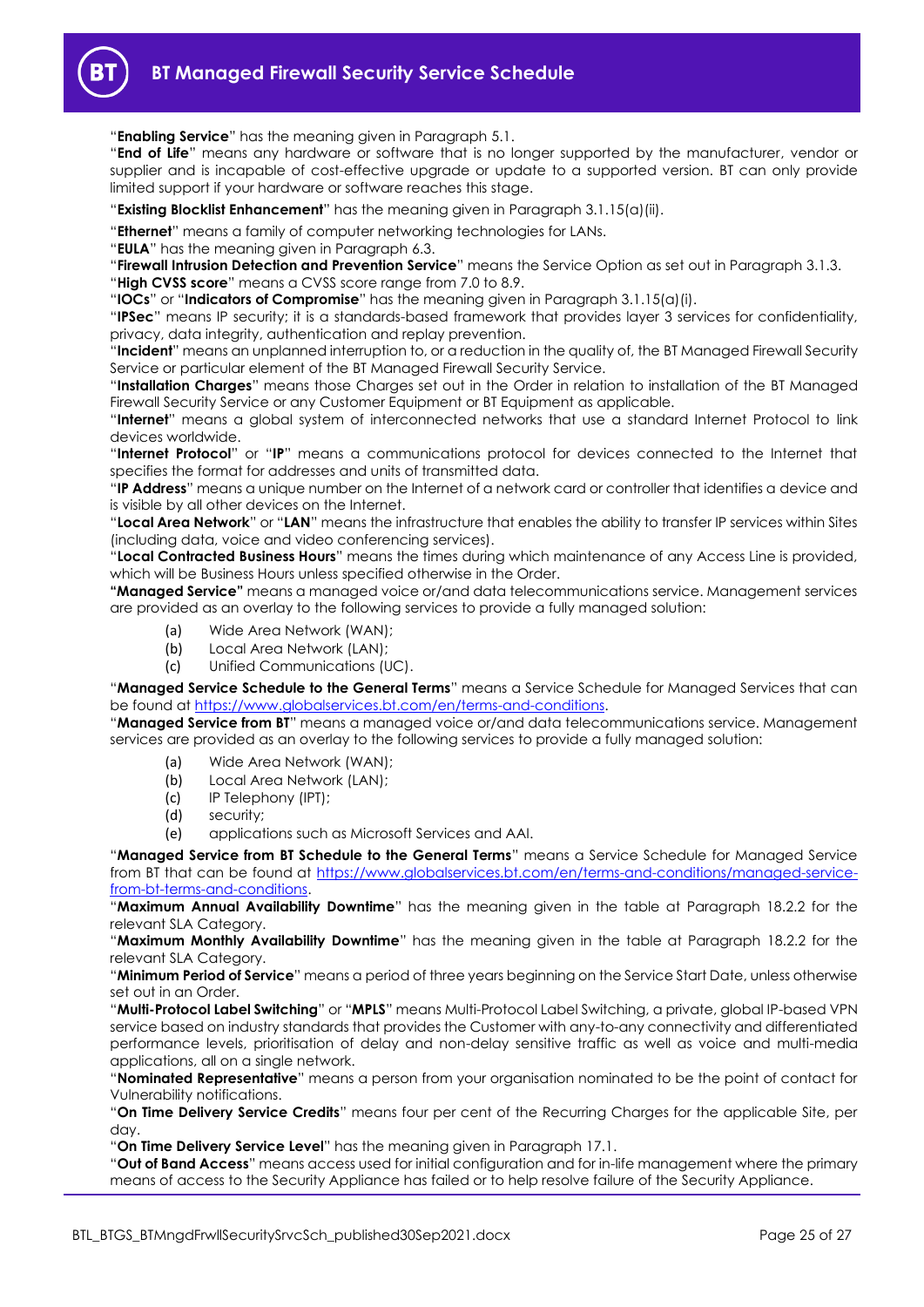"**Patch**" means vendor provided Software intended to address a specific Vulnerability.

"**Planned Maintenance**" means any Maintenance BT has planned to do in advance.

"**Professional Services**" means those services provided by BT which are labour related services.

"**PSTN**" means Public Switched Telephone Network, which is the concentration of the world's public circuit switched telephone networks.

"**Qualifying Incident**" means a Severity 1 Level Incident, except where any of the following events have occurred:

- (a) the BT Managed Firewall Security Service has been modified or altered in any way by you, or by BT in accordance with your instructions;
- (b) Maintenance;
- (c) you have performed any network configurations that BT did not approve;
- (d) an Incident has been reported and BT cannot confirm that an Incident exists after performing tests;
- (e) you requested BT to test the BT Managed Firewall Security Service at a time when no Incident has been detected or reported; or
- (f) the Incident has arisen as a result of you changing your CSP.

"**Recurring Charges**" means the Charges for the BT Managed Firewall Security Service or applicable part of the BT Managed Firewall Security Service that are invoiced repeatedly in every payment period (e.g. every month), as set out in the Order.

"**Regional Internet Registry**" means an organization that manages the allocation and registration of Internet number resources within a particular region of the world. Internet number resources include IP Addresses and autonomous system (AS) numbers.

"**Resiliency Restoration Service Credit**" means one per cent of the total monthly Recurring Charges for the Resilient Service up to a maximum amount equal to 100 per cent of the monthly Recurring Charges.

"**Resiliency Restoration Service Level**" has the meaning given in Paragraph [19.1.](#page-21-8)

"**Resilient Component**" means, with respect to a Resilient Service, any of the Access Lines, BT Equipment or Customer Equipment.

"**Resilient Service**" means a BT Managed Firewall Security Service or part of a BT Managed Firewall Security Service, as set out in the Order that is designed to have high availability and without single points of failure, such that if one component fails the BT Managed Firewall Security Service is still available.

"**Router**" means a device that forwards data packets between computer networks, creating an overlay internetwork.

"**Security Appliance**" means the BT Equipment or Customer Equipment (depending on the BT Managed Firewall Security Service delivery model you select in accordance with Paragraph [2.1.3\)](#page-2-1) used to apply the CSP.

"**Service Credit**" means each of the Availability Service Credit, the On Time Service Delivery Service Credit and the Resiliency Restoration Service Credit.

"**Service Credit Interval**" means as set out in the table at Paragraph [18.2.2](#page-20-5) for the relevant SLA Category.

"**Service Desk**" has the meaning given in Paragraph [8.1.1.](#page-10-6)

"**Service Level**" means each of the On Time Delivery Service Level, the Availability Service Level and the Resiliency Restoration Service Level.

"**Service Management Boundary**" has the meaning given in Paragrap[h 4.1.](#page-7-7)

"**Service Management Fee**" means the fee that will cover inlife management and simple changes submitted via BT's change management system subject to reasonable use criteria set out in Paragraph [6.4.5.](#page-8-4)

"**Service Options**" has the meaning given in Paragraph [3.1.](#page-3-7)

"**Service Wrap Only**" has the meaning given in Paragrap[h 2.1.3\(d\).](#page-2-6)

"**Severity Level 1 Incident**" means an Incident that cannot be circumvented and that constitutes a complete loss of service at the Site or Circuit and in respect of a Resilient Service, excluding any loss of service of a Resilient Component where you still have access to the BT Managed Firewall Security Service through the other back-up Resilient Component.

"**Site**" means a location at which the BT Managed Firewall Security Service is provided.

"**Site Planning Guide**" means a guide provided by BT to you detailing the hardware specification, including environmental, physical and electrical details of any BT Equipment provided to you with the BT Managed Firewall Security Service.

"**SLA Category**" means the category, as set out in the Order which, in accordance with the table set out at Paragraph [18.2.2,](#page-20-5) specifies the following in relation to the BT Managed Firewall Security Service, Site or Circuit:

- (a) Availability Annual Target;
- (b) Maximum Annual Availability Downtime;
- (c) Maximum Monthly Availability Downtime;
- (d) Standard Availability Service Credit Rate;
- (e) Elevated Availability Service Credit Rate; and